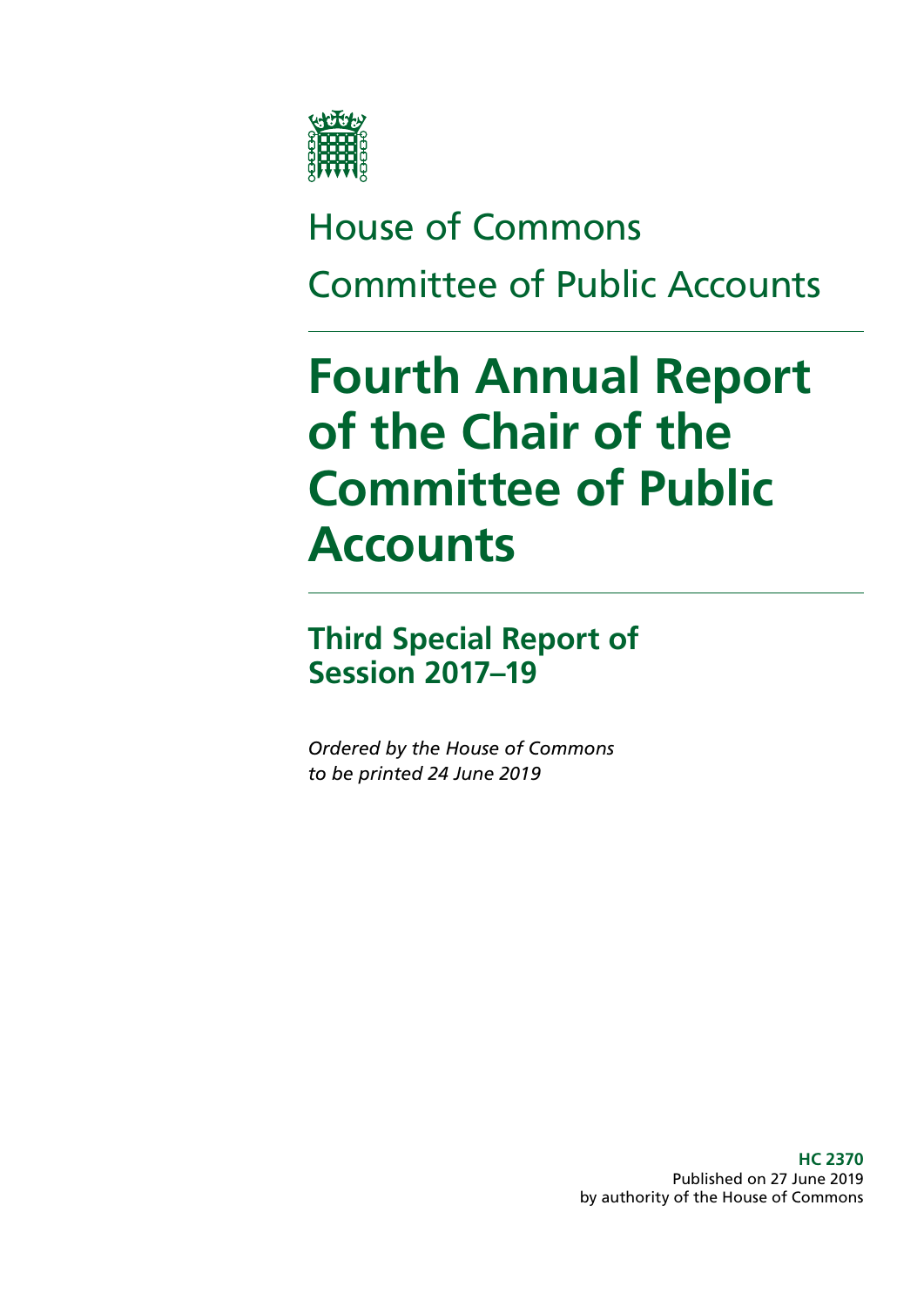#### **The Committee of Public Accounts**

The Committee of Public Accounts is appointed by the House of Commons to examine "the accounts showing the appropriation of the sums granted by Parliament to meet the public expenditure, and of such other accounts laid before Parliament as the committee may think fit" (Standing Order No.148).

#### **Current membership**

[Meg Hillier MP](https://www.parliament.uk/biographies/commons/meg-hillier/1524) (*Labour (Co-op), Hackney South and Shoreditch*) (Chair) [Douglas Chapman MP](https://www.parliament.uk/biographies/commons/douglas-chapman/4402) (*Scottish National Party, Dunfermline and West Fife*) [Sir Geoffrey Clifton-Brown MP](https://www.parliament.uk/biographies/commons/geoffrey-clifton-brown/249) (*Conservative, The Cotswolds*) [Chris Evans MP](https://www.parliament.uk/biographies/commons/chris-evans/4040) (*Labour (Co-op), Islwyn*) [Caroline Flint MP](https://www.parliament.uk/biographies/commons/caroline-flint/389) (*Labour, Don Valley*) [Robert Jenrick MP](https://www.parliament.uk/biographies/commons/robert-jenrick/4320) (*Conservative, Newark*) [Shabana Mahmood MP](https://www.parliament.uk/biographies/commons/shabana-mahmood/3914) (*Labour, Birmingham, Ladywood*) [Nigel Mills MP](https://www.parliament.uk/biographies/commons/nigel-mills/4136) (*Conservative, Amber Valley*) [Layla Moran MP](https://www.parliament.uk/biographies/commons/layla-moran/4656) (*Liberal Democrat, Oxford West and Abingdon*) [Stephen Morgan MP](https://www.parliament.uk/biographies/commons/stephen-morgan/4653) (*Labour, Portsmouth South*) [Anne Marie Morris MP](https://www.parliament.uk/biographies/commons/anne-marie-morris/4249) (*Conservative, Newton Abbot*) [Bridget Phillipson MP](https://www.parliament.uk/biographies/commons/bridget-phillipson/4046) (*Labour, Houghton and Sunderland South*) [Lee Rowley MP](https://www.parliament.uk/biographies/commons/lee-rowley/4652) (*Conservative, North East Derbyshire*) [Gareth Snell MP](https://www.parliament.uk/biographies/commons/gareth-snell/4595) (*Labour (Co-op), Stoke-on-Trent Central*) [Anne-Marie Trevelyan MP](https://www.parliament.uk/biographies/commons/anne-marie-trevelyan/4531) (*Conservative, Berwick-upon-Tweed*)

#### **Powers**

Powers of the Committee of Public Accounts are set out in House of Commons Standing Orders, principally in SO No.148. These are available on the Internet via [www.parliament.uk](https://www.parliament.uk/).

#### **Publication**

© Parliamentary Copyright House of Commons 2019. This publication may be reproduced under the terms of the Open Parliament Licence, which is published at [www.parliament.uk/copyright/.](https://www.parliament.uk/copyright/)

Committee reports are published on the [Committee's website](https://www.parliament.uk/business/committees/committees-a-z/commons-select/public-accounts-committee/) and in print by Order of the House.

#### **Committee staff**

The current staff of the Committee are Richard Cooke (Clerk), Laura-Jane Tiley (Second Clerk), Hannah Wentworth (Chair Liaison), Ameet Chudasama (Senior Committee Assistant), Baris Tufekci (Committee Assistant), Hajera Begum (Committee Support Assistant) and Stephen Luxford (Media Officer)

#### **Contacts**

All correspondence should be addressed to the Clerk of the Committee of Public Accounts, House of Commons, London SW1A 0AA. The telephone number for general enquiries is 020 7219 5776; the Committee's email address is [pubaccom@parliament.uk.](mailto:pubaccom%40parliament.uk?subject=)

You can follow the Committee on Twitter using [@CommonsPAC.](https://twitter.com/commonspac)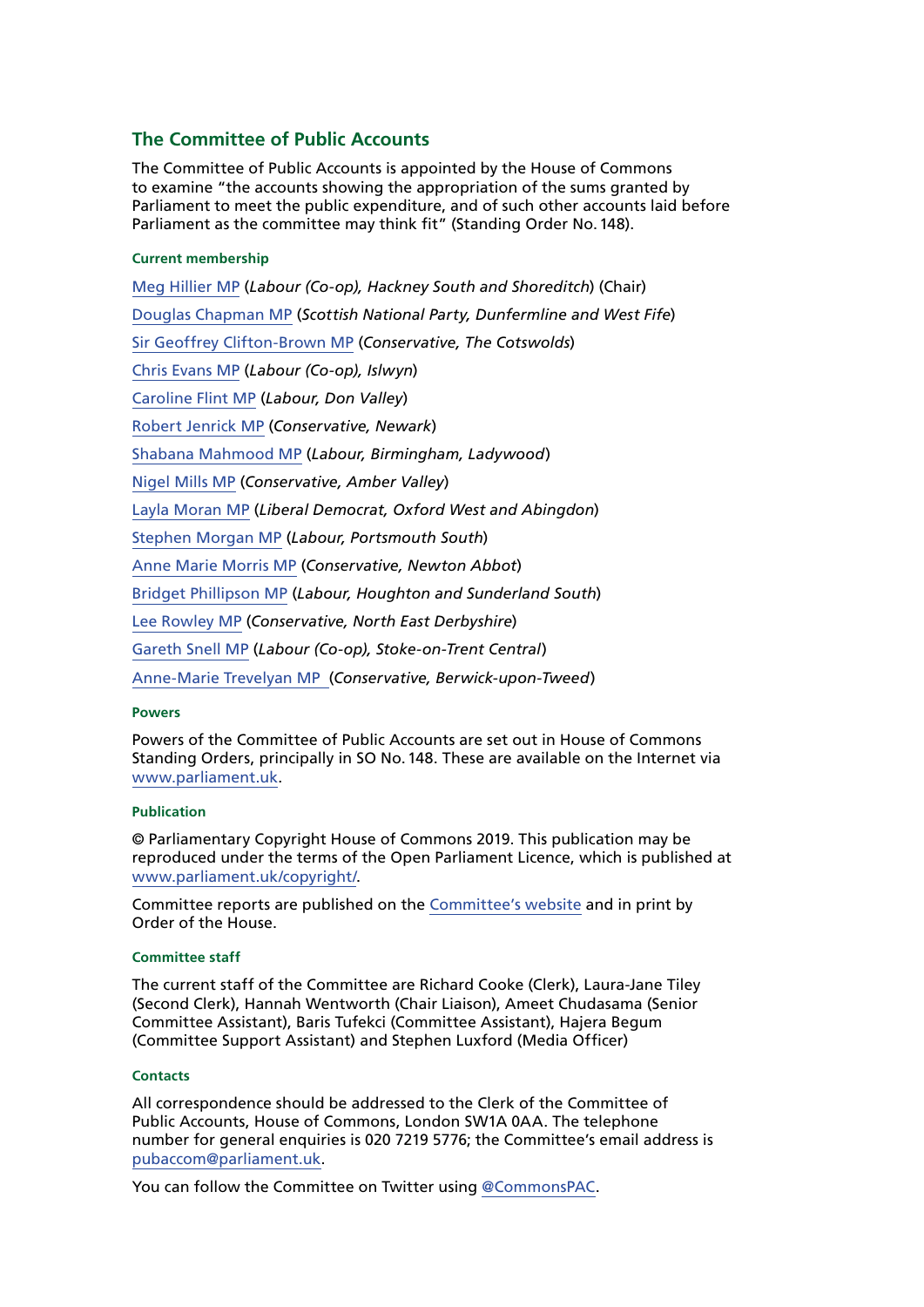# **Contents**

| <b>Third Special Report</b>                                                               | 3  |
|-------------------------------------------------------------------------------------------|----|
| Appendix: Fourth Annual Report of the Chair of the Committee of Public<br><b>Accounts</b> | 3  |
| Chair's foreword                                                                          | 3  |
| 10 key challenges                                                                         | 4  |
| 1. Brexit                                                                                 | 4  |
| 2. Government procurement                                                                 | 4  |
| 3. Busted contractor model                                                                | 4  |
| 4. Rail franchising                                                                       | 5  |
| 5. Constant reorganisation                                                                | 5  |
| 6. Turnover at the top of Government                                                      | 5  |
| 7. Use of ministerial directions                                                          | 5  |
| 8. Social care                                                                            | 5  |
| 9. Spending Review                                                                        | 6  |
| 10. Transparency                                                                          | 6  |
| Departments of concern                                                                    | 6  |
| Education                                                                                 | 6  |
| <b>Health and Social Care</b>                                                             | 7  |
| Defence                                                                                   | 8  |
| Ministry of Justice                                                                       | 10 |
| <b>HMRC</b>                                                                               | 11 |
| <b>DEFRA</b>                                                                              | 12 |
| Home Office                                                                               | 13 |
| Key challenges and issues                                                                 | 14 |
| <b>BREXIT</b>                                                                             | 14 |
| Lack of transparency in academies                                                         | 15 |
| Outsourcing                                                                               | 16 |
| Staff turnover among Permanent Secretaries and senior civil servants                      | 17 |
| Looking Ahead                                                                             | 18 |
| Selling off the taxpayers' silver                                                         | 18 |
| Twin track systems                                                                        | 19 |
| Ministerial directions and accountability                                                 | 19 |
| <b>Restoration and Renewal</b>                                                            | 19 |
| Defence Spending                                                                          | 20 |
| Crossrail and HS2                                                                         | 21 |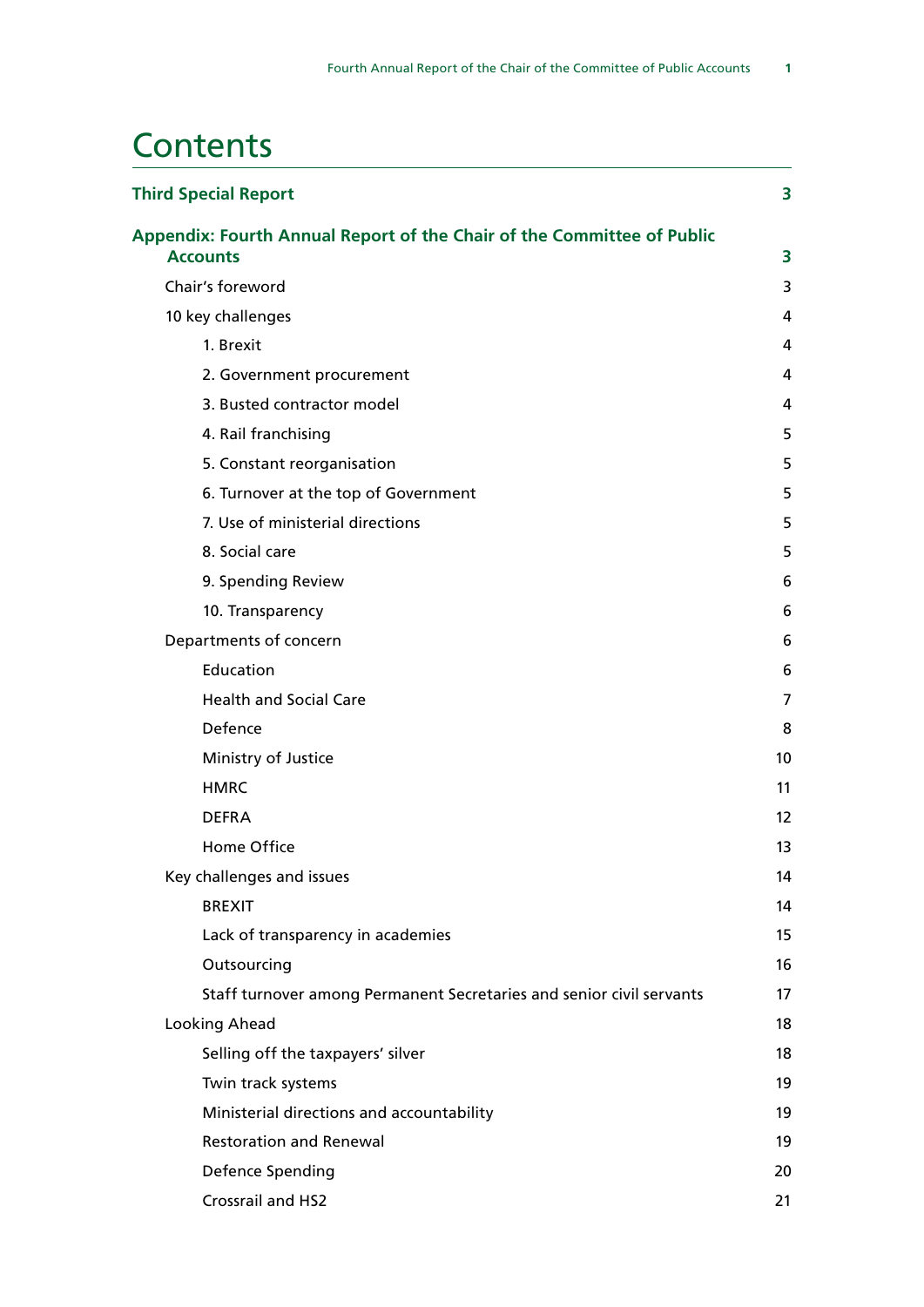| <b>Formal Minutes</b>  | JД |
|------------------------|----|
| Cyber security         | 23 |
| Local government audit | 22 |
| Spending review        | 22 |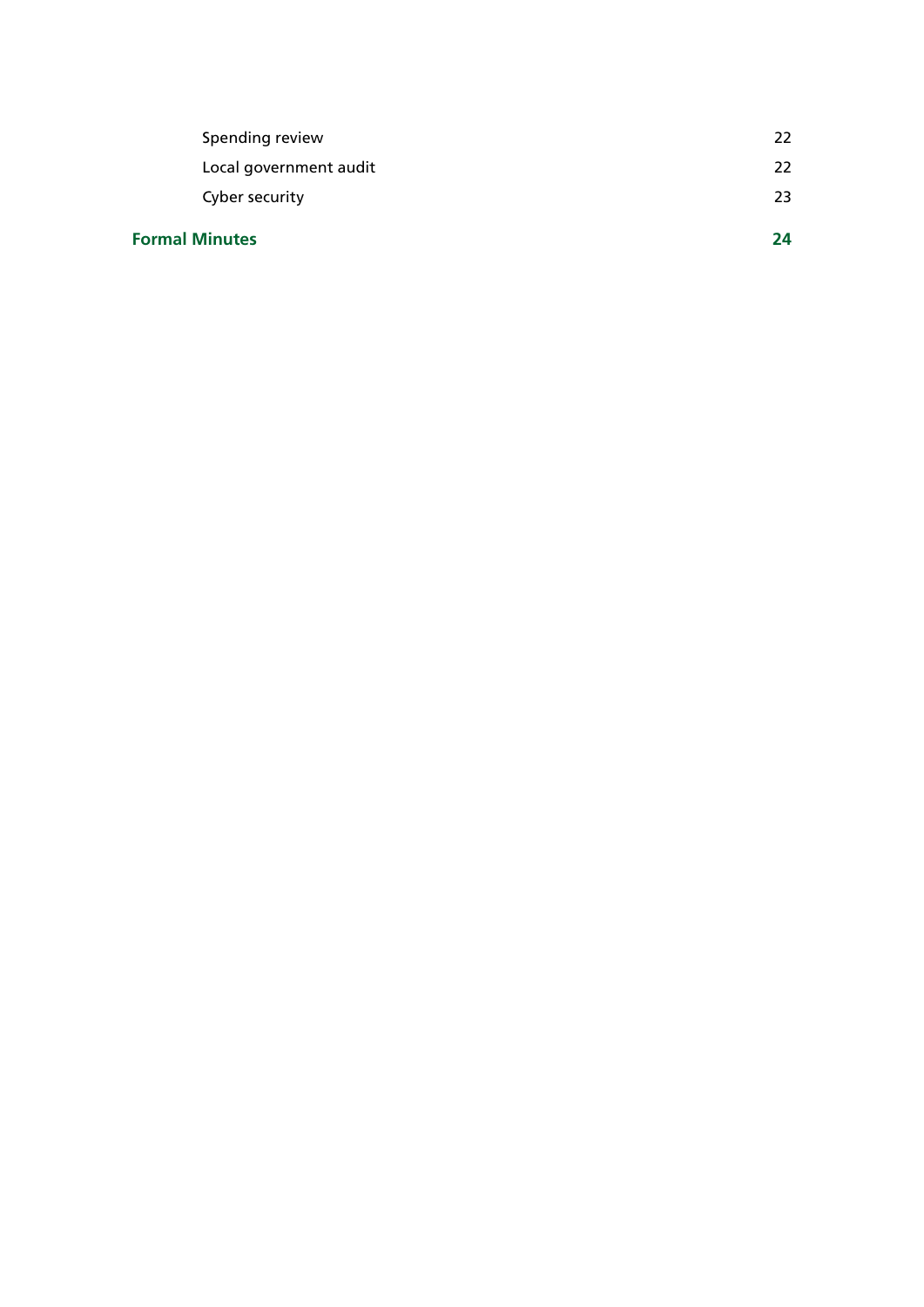# <span id="page-4-0"></span>Third Special Report

On 26 June 2019 the Chair of the Committee published a report setting out her analysis of issues to watch across Whitehall, informed by the work of the Public Accounts Committee. The Chair's report is published as an appendix to this report.

# Appendix: Fourth Annual Report of the Chair of the Committee of Public Accounts

#### **Chair's foreword**

Brexit may be dominating the headlines but as my annual report highlights there are many serious issues that Government needs to tackle. The new Prime Minister needs to seriously plan how to manage the issues that are not directly Brexit related. Many of these have an immediate impact on the user—such as school funding or the need to tackle recruitment in the NHS so that patients can receive treatment in appropriate timescales.

Other decisions may not cause an immediate issue but will store up problems for the future—defence spending is a classic example. There may not be big political kudos in tackling these issues today but there are huge financial and service consequences of deferring difficult decisions, as our recent reports on decommissioning nuclear submarines shows.

Good politics needs to be about planning for the long term as well as dealing with today's concerns and reacting to events. Brexit preparations continue to dominate the machinery of Whitehall and there needs to be serious action to ensure that other important issues don't get overlooked.

My report provides a snap shot from my unique perspective as chair of a committee that examines government projects in detail. Since my last report we have examined over 50 separate government projects and programmes. We also regularly call back departments when we have ongoing concerns about a project—the Emergency Services Network tops the list.

My departments of concern remain similar to previous years and any future Prime Minister should consider the workload and upheaval in departments before announcing new initiatives. If they don't there is a risk that programmes will not deliver. For example, the Ministry of Justice is currently unpicking the probation reforms introduced in 2014 but just doing this is a major project in its own right.

Government has to tackle large and complex issues. It is inevitable that there will be things that go wrong—or change. Time alone can throw up challenges that were unforeseen or unpredictable at the beginning of a large project. But it is vital that Government learns from mistakes and too often we still see these issues repeated.

One stand-out concern for me is that too often the user or consumer is not considered at an early stage of planning. We see this starkly with large scale rail projects where the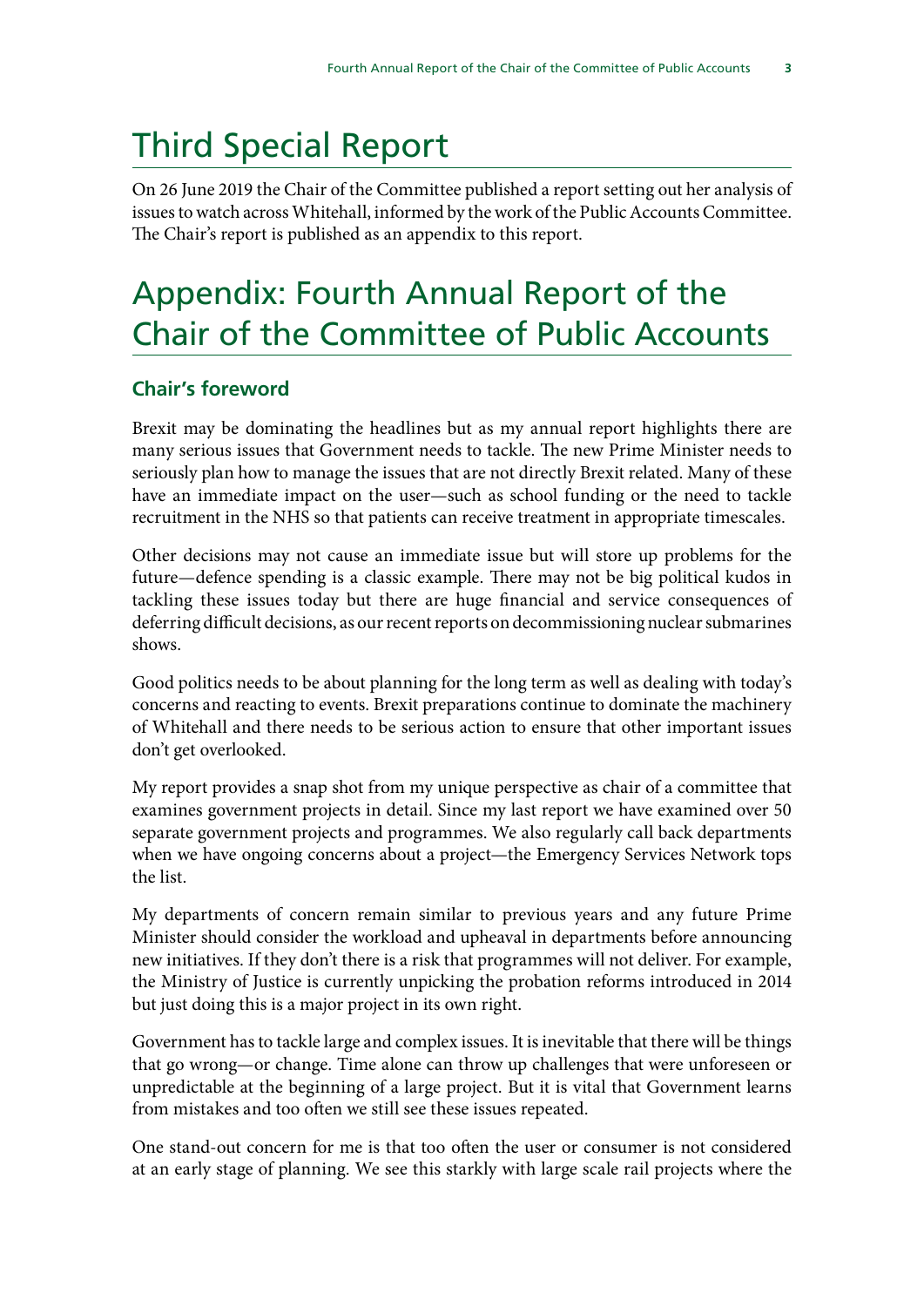<span id="page-5-0"></span>engineering challenges can overshadow passenger needs. And in our most recent inquiry into the sale by Network Rail of its railway arches the tenants' concerns were only properly considered when the tenants themselves launched a vocal campaign.

One of my ongoing ambitions is to persuade departments to allow the Public Accounts Committee and National Audit Office early access to projects—so that we can examine them before they get going. I believe this could save taxpayers billions of pounds.

This year saw the departure of Sir Amyas Morse as Comptroller and Auditor General at the end of his ten-year term of office. He modernised the role and has made a huge contribution to ensuring Whitehall ups its game. I welcome Gareth Davies as the new C&AG and look forward to working with him.

I cannot undertake my role without the support and hard work of my Public Accounts Committee colleagues, from four political parties. I thank them for all their work. Our endeavour is very much a team effort and we share a strong sense of purpose in challenging Government to tackle waste and inefficiency and deliver effectively for our constituents.

## **10 key challenges**

#### *1. Brexit*

The heat and passion around Brexit can crowd out the cool-headed analysis of what is actually happening in Whitehall in preparation for leaving the EU. The Public Accounts Committee's reports have highlighted the multiple practical challenges: and for society and the economy to function these matter.

Brexit is also crowding out other issues of vital importance which my report highlights.

#### *2. Government procurement*

Government procurement and the ability of the civil service to both draw up and manage contracts is a concern that has, unfortunately, not diminished. It is frustrating that we see the same pattern of mistakes repeated consistently across Government.

#### *3. Busted contractor model*

Successive governments have allowed a culture to develop where a small number of large companies run a lot of public services. There is a growing acknowledgement that the issue needs to be addressed – the lack of accountability, transparency and the fact that too many are too big and too important to fail. The committee continues to see contracts which are performing poorly but where there is little option but to continue. Many companies failing on one area of Government continue to win contracts elsewhere. If a supplier is performing poorly on a contract (and the Government's own dashboard of strategic supplier performance highlights every concerning contract) then there needs to be, at least, far more rigour applied when letting a future contract.

For critical services the Government is always the supplier of last resort and thus always the ultimate holder of risk. But for Brexit this issue would, and should, be getting more attention.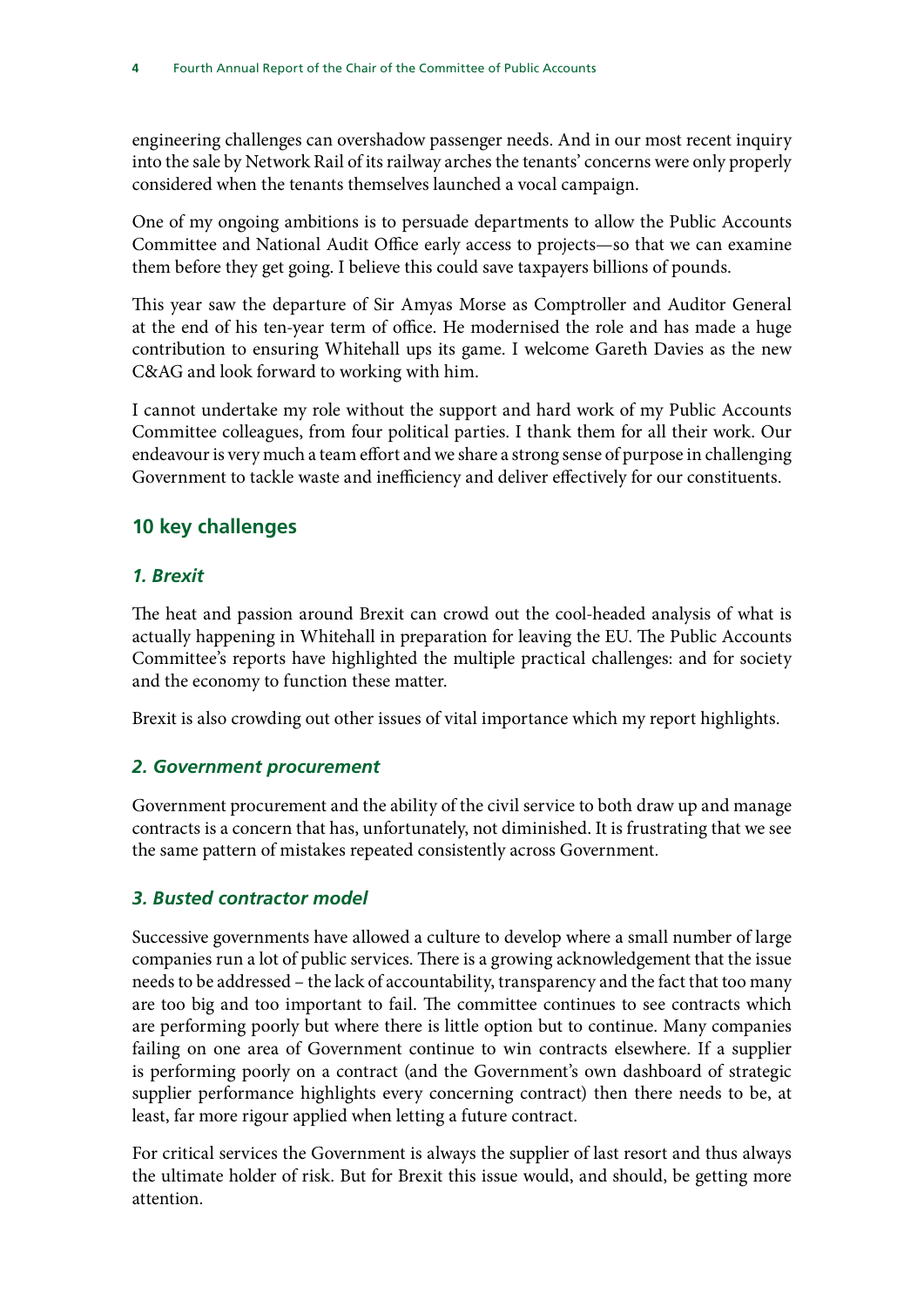### <span id="page-6-0"></span>*4. Rail franchising*

This is not working in its current form. The warning signs of a market that is not delivering are clear – franchises being extended, few bidders for new franchises and operator failures. The needs of rail traveller are too often at the bottom of the list. When the Committee published its last report on franchising both Keith Williams (who is heading up the root and branch review of the rail system) and Network Rail hinted that the rail network may be broken up into regional parts.<sup>1</sup> There is wide acknowledgement that the system is not working.

#### *5. Constant reorganisation*

Whether it is local economic development, health or local government we see all governments look to reorganise services as a solution to delivery. Too often we see organisations established with too little thought about what they are trying to achieve. This year we have seen the ending of contracts for Community Rehabilitation Companies and changes to Local Enterprise Partnerships. Both could have been established better at the beginning. We have also seen changes to delivery bodies in the NHS with a serious lack of local accountability. If MPs are confused about which body is responsible for different parts of the NHS no wonder citizens are confused.

#### *6. Turnover at the top of Government*

The turnover of Permanent Secretaries and senior civil servants is very rapid (see page 17- 18). This lack of continuity is particularly unhelpful with Brexit dominating the work of so many departments. Not only are there genuine issues around service delivery but also a lack of accountability.

The frequent turnover of ministers is also a symptom of Brexit. It often leads to disjointed policy making and a stop start approach on projects. There needs to be a better handover between ministers. I had the rare chance to do this when I was the first minister to have a dedicated maternity cover. In normal circumstances this type of handover is rare and haphazard. It should be routine.

#### *7. Use of ministerial directions*

When I joined the PAC eight years ago the civil service saw ministerial directions as a sign of the failure of the relationship between the accounting officer and ministers. We have seen very few ministerial directions in spite of Brexit (see page 19). Ministerial directions underline accountability where a decision is clearly a political one. Neither ministers nor senior civil servants should see these as a negative.

#### *8. Social care*

Social care is a can that is being kicked further down the road as a result of Brexit. There is a broad political consensus that this needs to be tackled but little is being achieved as crisis planning for Brexit is absorbing time and money.

<sup>1</sup> Department for Transport, The [Williams](https://www.gov.uk/government/collections/the-williams-rail-review) Rail Review March 2019, accessed 24 June 2019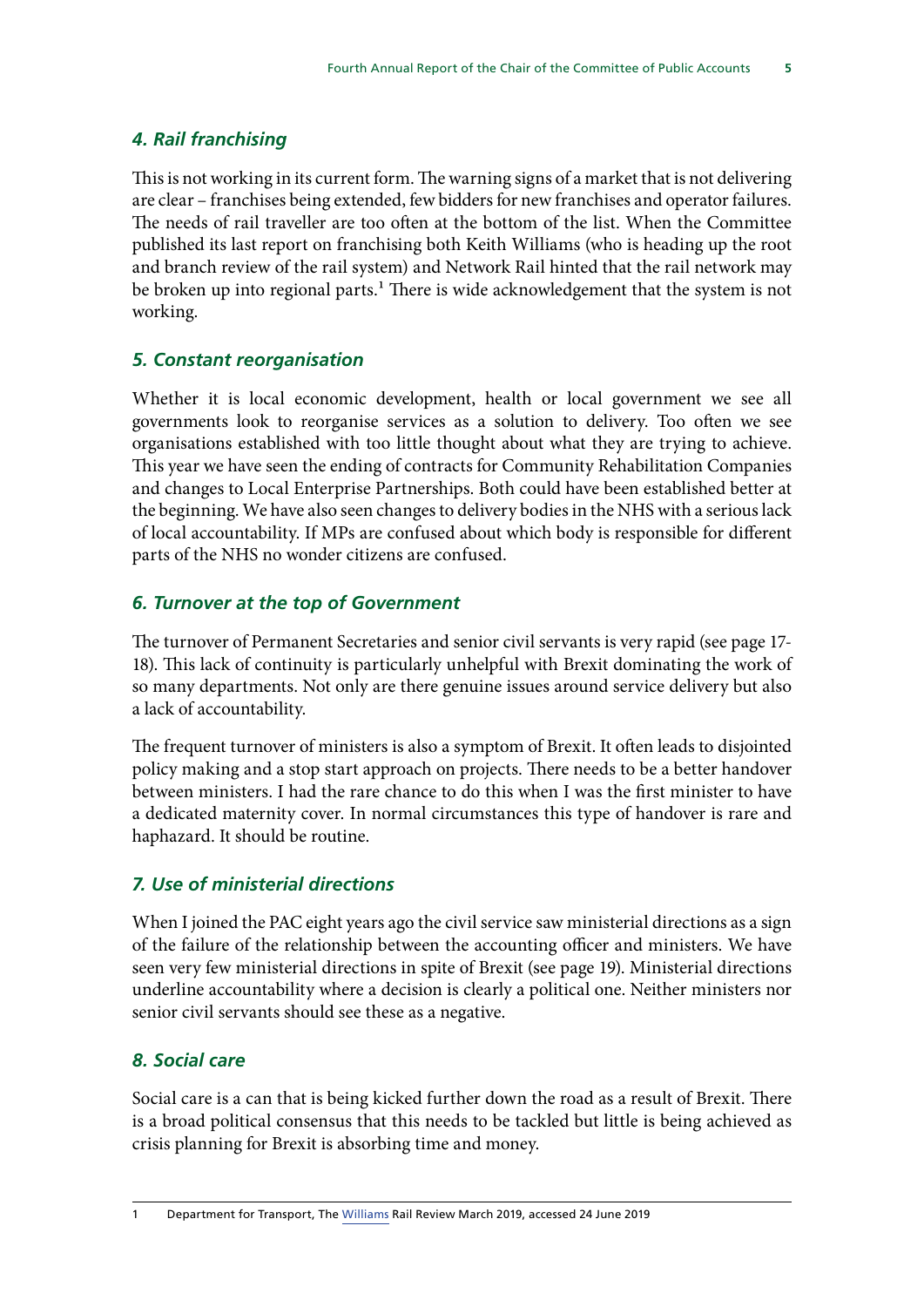#### <span id="page-7-0"></span>*9. Spending Review*

Another casualty of Brexit: the uncertainty over whether, or when, the next spending review will take place is a big concern. The spending plans of departments effect many services which directly serve the citizen. With no clear plans for future spending I expect some serious impacts on services at the front line and the lack of ability to plan ahead will prove costly in pounds as well as service quality.

#### *10. Transparency*

Government is too ready to hold information close and use a raft of reasons for not publishing. I highlight in this report some of the challenges of securing information about Brexit preparations. The Public Accounts Committee has seen a number of confidential papers from Government. Most of these reveal little that is of surprise to anyone with any sector specific knowledge. We need a far more open approach to publishing information.

#### **Departments of concern**

#### *Education*

1. The Department for Education now tops my departments of concern. The continuing financial strain in schools, lack of grip over academies and failure to improve children's social care combine to present a worrying situation.

2. Last year, in summarising the financial strain on schools, I highlighted that cash shortages had led to many schools reviewing their options, with some considering reducing school hours to save money.<sup>2</sup> We asked the Department and, in turn, Ofsted about the impact of funding pressures on the quality of education, but Ofsted has been unable, or unwilling, to tell us.<sup>3</sup> The Education Committee's recent inquiry into school and college funding only confirmed our concerns: teachers' unions and professional bodies described the funding situation, including capital funding cuts, as a crisis, with schools making cuts and using up their reserves.<sup>4</sup>

3. Academy trusts are now responsible for educating nearly half of all children in statefunded schools in England.<sup>5</sup> We found that the Department's oversight of academies needs to improve. There has been a succession of high-profile academy failures that have damaged children's education and been costly for the taxpayer.<sup>6</sup>

4. The Department is also responsible for children's social care, which supports some of the most vulnerable children and young people in our communities. It is in a poor state. Despite some improvements, 58% of local authorities are assessed as below Good by Ofsted, which the Department acknowledged as "terrible".7

<sup>2</sup> Committee of Public Accounts, [Third Annual Report of the Chair of the Committee of Public Accounts,](https://publications.parliament.uk/pa/cm201719/cmselect/cmpubacc/1399/1399.pdf) Second Special Report of Session 2017–19, HC 1399, 5 July 2018 , para 3, p 7

<sup>3</sup> Committee of Public Accounts, [Academy accounts and performance,](https://publications.parliament.uk/pa/cm201719/cmselect/cmpubacc/1597/1597.pdf) Seventy-Third Report of Session 2017–19, HC 1597, 23 January 2019, conclusion 6, p 7

<sup>4</sup> Education Committee, [Oral evidence: Schools and College Funding,](http://data.parliament.uk/writtenevidence/committeeevidence.svc/evidencedocument/education-committee/school-and-college-funding/oral/92342.pdf) HC 969, 6 November 2018, Qq 158, 159, 161

<sup>5</sup> Committee of Public Accounts, [Academy accounts and performance,](https://publications.parliament.uk/pa/cm201719/cmselect/cmpubacc/1597/1597.pdf) Seventy-Third Report of Session 2017–19, HC 1597, 23 January 2019, summary, p 3

<sup>6</sup> [Ibid.](https://publications.parliament.uk/pa/cm201719/cmselect/cmpubacc/1597/1597.pdf)

<sup>7</sup> Committee of Public Accounts, [Transforming children's services,](https://publications.parliament.uk/pa/cm201719/cmselect/cmpubacc/1741-publication/1741.pdf) Eighty-Eighth Report of Session 2017–19, HC 1741, 22 March 2019, conclusion 5, p 7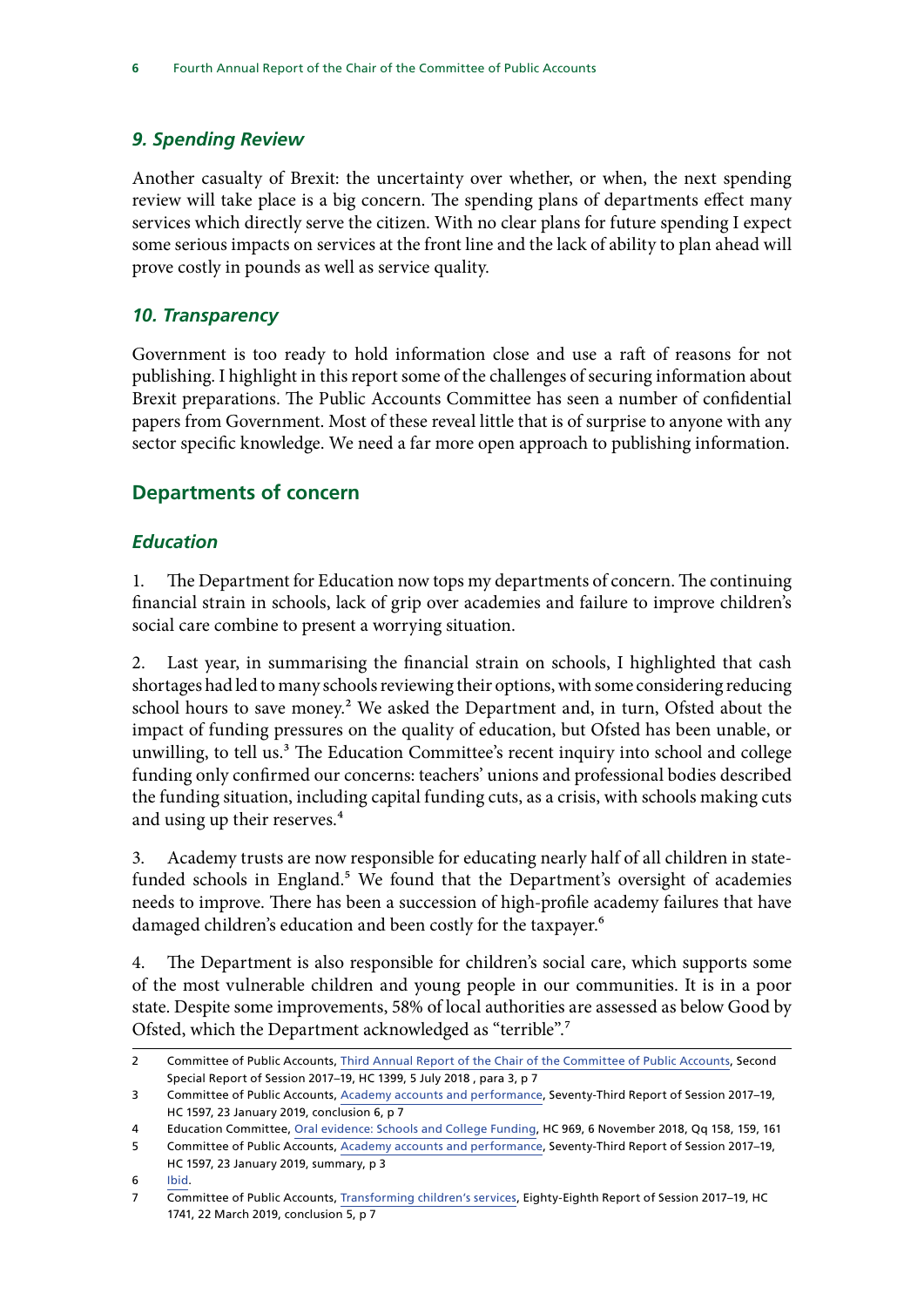<span id="page-8-0"></span>5. Children's social care is increasingly becoming financially unsustainable with the proportion of local authorities that overspend on children's social care increasing from  $63\%$  in 2010–11 to 91% in 2017–18.<sup>8</sup> The Department is still failing to do enough to ensure the sustainability of the quality, or finances, of children's social services.<sup>9</sup> Some local authorities have been raiding their reserves and taking funding away from other services, options which the Department knows have only a limited shelf life.<sup>10</sup> Unless the Department develops its understanding of the demand pressures on the service it will struggle to make a compelling case for adequate resources.<sup>11</sup>

#### *Health and Social Care*

6. Over the last three years, the sustainability of finances in the Department of Health and Social Care has been an ongoing concern. The 2017–18 Annual Report and Accounts showed that the NHS achieved a balanced position overall. However, this masks deficits at a local level: in 2017–18, 101 of the 234 NHS Providers (NHS Trust and Foundation Trusts) were in deficit at the end of the financial year and NHS Providers reported a total deficit of £991 million.<sup>12</sup> It is unacceptable to simply offset surplus and deficits across the entire organisation in the presentation of overall budget results.

7. Financial sustainability influences patient care. Funding is not reaching the right parts of the system. We have seen the reality of financial pressures at Trust and local level: as we found in April this year, waiting times for cancer and elective care are increasing with significant variation between regions.<sup>13</sup>

8. To achieve overall financial balance, NHS England relies on short-term fixes to tackle long-term problems. Emergency measures do not generate sustainable strategies. For example, since 2014–15, the Department has used money originally intended for capital projects (to buy or improve an asset) to cover a shortfall in the revenue budget. This costshunting peaked at £1.2bn in 2016–17 and is expected to cease from 2020–21.<sup>14</sup> While cost-shunting may meet immediate service needs it is achieved at the sacrifice of longterm investment.

9. I welcome the overall ambition of the NHS long term plan. Having called for long-term funding for a number of years, I believe this is fundamental to the financial sustainability of the NHS. However, while welcoming the ambition of more than halving the number of Trusts reporting a deficit by 2019–20 and for no Trust to be reporting a deficit by 2023–4, it remains far from clear how organisations furthest away from breaking-even will be supported to achieve financial balance. Again, there appears to be an inherent lack of understanding about the financial picture at local level. In the face of rising demand, the level of improvement Trusts and Clinical Commissioning Groups (CCGs) need to make within such a short timeframe cannot be underestimated.

<sup>8</sup> [Ibid,](https://publications.parliament.uk/pa/cm201719/cmselect/cmpubacc/1741-publication/1741.pdf) para 10, p 9

<sup>9</sup> [Ibid,](https://publications.parliament.uk/pa/cm201719/cmselect/cmpubacc/1741-publication/1741.pdf) summary, p 3

<sup>10</sup> Committee of Public Accounts, [Oral evidence: Transforming children's services](http://data.parliament.uk/writtenevidence/committeeevidence.svc/evidencedocument/public-accounts-committee/transforming-childrens-services/oral/96104.pdf), HC 1741, Qq 103, 124

<sup>11</sup> Committee of Public Accounts, [Transforming children's services,](https://publications.parliament.uk/pa/cm201719/cmselect/cmpubacc/1741-publication/1741.pdf) Eighty-Eighth Report of Session 2017-19, HC 1741, 22 March 2019, conclusion 2, p 5

<sup>12</sup> Committee of Public Accounts, [Department of Health and Social Care accounts 2017–18,](https://publications.parliament.uk/pa/cm201719/cmselect/cmpubacc/1515/1515.pdf) Seventy-First Report of Session 2017–19, HC 1515, 19 December 2018, Summary, p 3

<sup>13</sup> National Audit Office, [NHS waiting times for elective and cancer treatment,](https://www.nao.org.uk/report/nhs-waiting-times-for-elective-and-cancer-care/) 22 March 2019

<sup>14</sup> Committee of Public Accounts, [NHS financial sustainability: progress review](https://publications.parliament.uk/pa/cm201719/cmselect/cmpubacc/1743/1743.pdf), Ninety-first report of Session 2017–19, HC 1743, 3 April 2019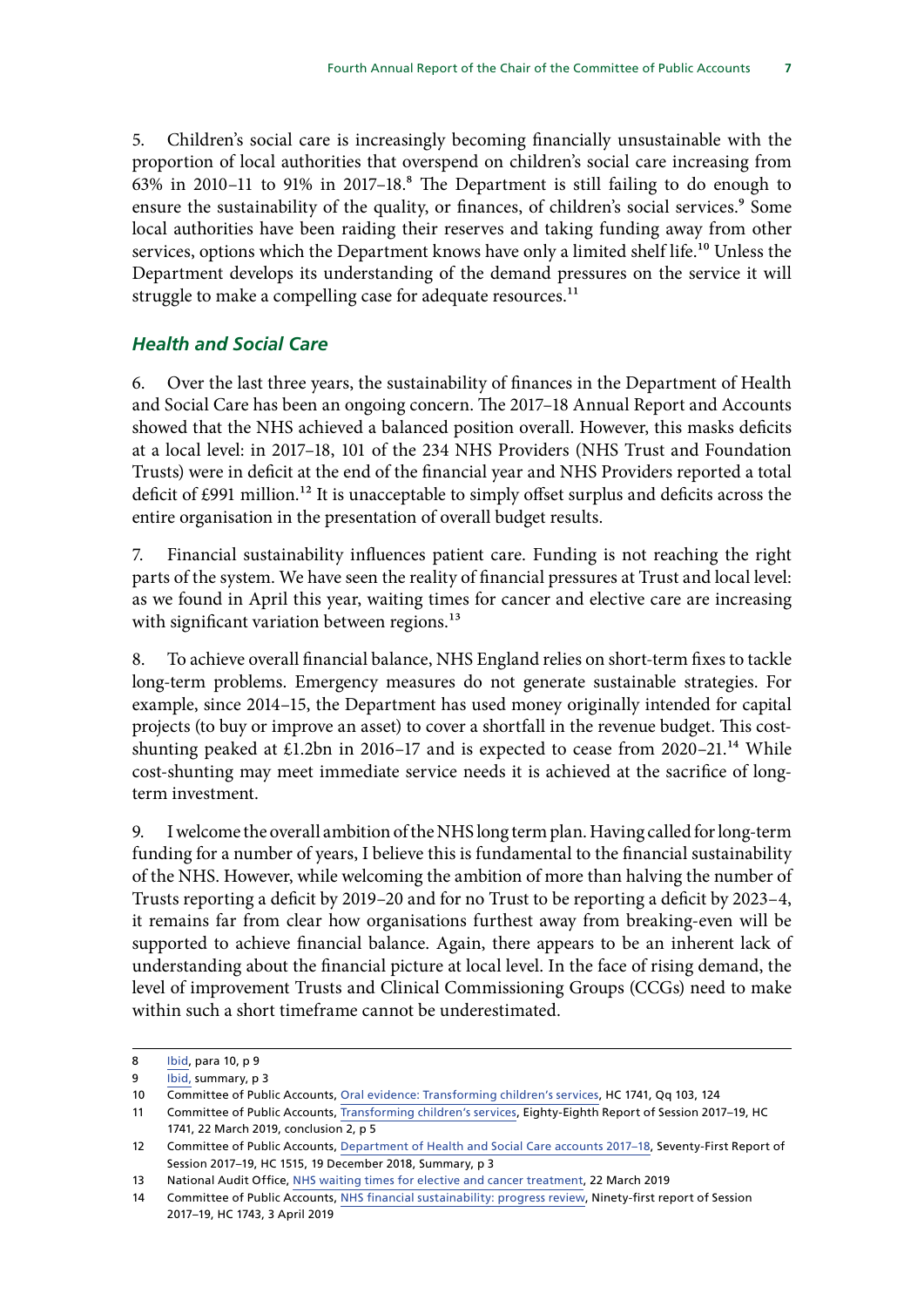<span id="page-9-0"></span>10. Staffing shortages is one of the biggest challenges facing the NHS in delivery of its long-term plan. The current number of vacancies is unsustainable: there are more than 100,000 vacancies (1 in 11 posts) across the NHS, with around 40,000 vacancies for nurses.<sup>15</sup> Again, there is striking variation across geographical areas and specialisms, with shortages of consultants, acute physicians and emergency physicians.

11. The UK's exit from the EU has also created uncertainty over staffing: there is the risk that existing workforce shortages may be exacerbated. The Department has given us some assurances: the number of people from the EU working in the NHS has increased since the referendum, it is committed to expanding the British workforce and it is working with the Home Office on future immigration policy reflecting the need to recruit more permanent staff for the NHS. These are, however, at the moment, just ambitions. The Department does not appear to have a clear plan for recruiting staff after UK leaves the EU. We are concerned that it still has not published its interim workforce plan, despite committing to do so by the end of April 2019.

12. Long term financial and staffing pressures are encapsulated in the issues facing mental health services for children and young people, which we investigated at the end of last year. Services are over-stretched: in 2017–18, only three in ten young people with a mental health condition received NHS-funded treatment and many more encountered unacceptably long waits.<sup>16</sup> NHS England said that recruitment and retention of the workforce was the single biggest risk to achieving its ambitions for mental health services for children and young people. We need to see clear action to tackle these problems.

### *Defence*

13. The Ministry of Defence (MoD) remains a primary department of concern with a looming hole in its budget and an affordability gap in its Equipment Plan of at least £7 billion. This funding gap, by the MoD's own estimates, could be as much as £14.6 billion.<sup>17</sup>

14. Concerns about the impact of spending constraints on the MoD are well known and widely reported. The Department secured an additional £1.8 billion in funding last year. However, with so many high-stakes projects, all with justifiable competing demands for money, it is unclear where and how resources will be allocated. The Permanent Secretary told us that the MoD "has calls on resources that are very large and more unpredictable than we would like".<sup>18</sup> Whilst MoD projects are by their nature often long term and expensive I am unconvinced demands on the MoD's resources are uniquely unpredictable.

15. Our inquiry into Submarine Defueling and Dismantling demonstrated what can happen when less pressing, and less time-sensitive projects are deprioritised in pursuit of cost savings.19 The MoD's savings decisions contributed to the huge delays of this project resulting in dismantling work drastically behind schedule: seven of the stored submarines have now spent longer out of service than they did in service; and the MoD has now

<sup>15</sup> Committee of Public Accounts, [NHS financial sustainability: progress review](https://publications.parliament.uk/pa/cm201719/cmselect/cmpubacc/1743/1743.pdf), Ninety-first report of Session 2017–19, HC 1743, 3 April 2019

<sup>16</sup> Committee of Public Accounts, [Mental health services for children and young people,](https://publications.parliament.uk/pa/cm201719/cmselect/cmpubacc/1593/1593.pdf) Seventy-second report of Session 2017–19, HC 1593, 11 January 2019

<sup>17</sup> Committee of Public Accounts, [Defence Equipment Plan,](https://publications.parliament.uk/pa/cm201719/cmselect/cmpubacc/1519/1519.pdf) Seventy-Seventh Report of Session 2017–19, HC 1519, 1 February 2019

<sup>18</sup> Committee of Public Accounts, [Oral evidence: Military Homes](http://data.parliament.uk/writtenevidence/committeeevidence.svc/evidencedocument/public-accounts-committee/military-homes/oral/101786.pdf), HC 2136, 8 May 2019, Q 118

<sup>19</sup> Ibid, Qq 3,13, 76, 89, 101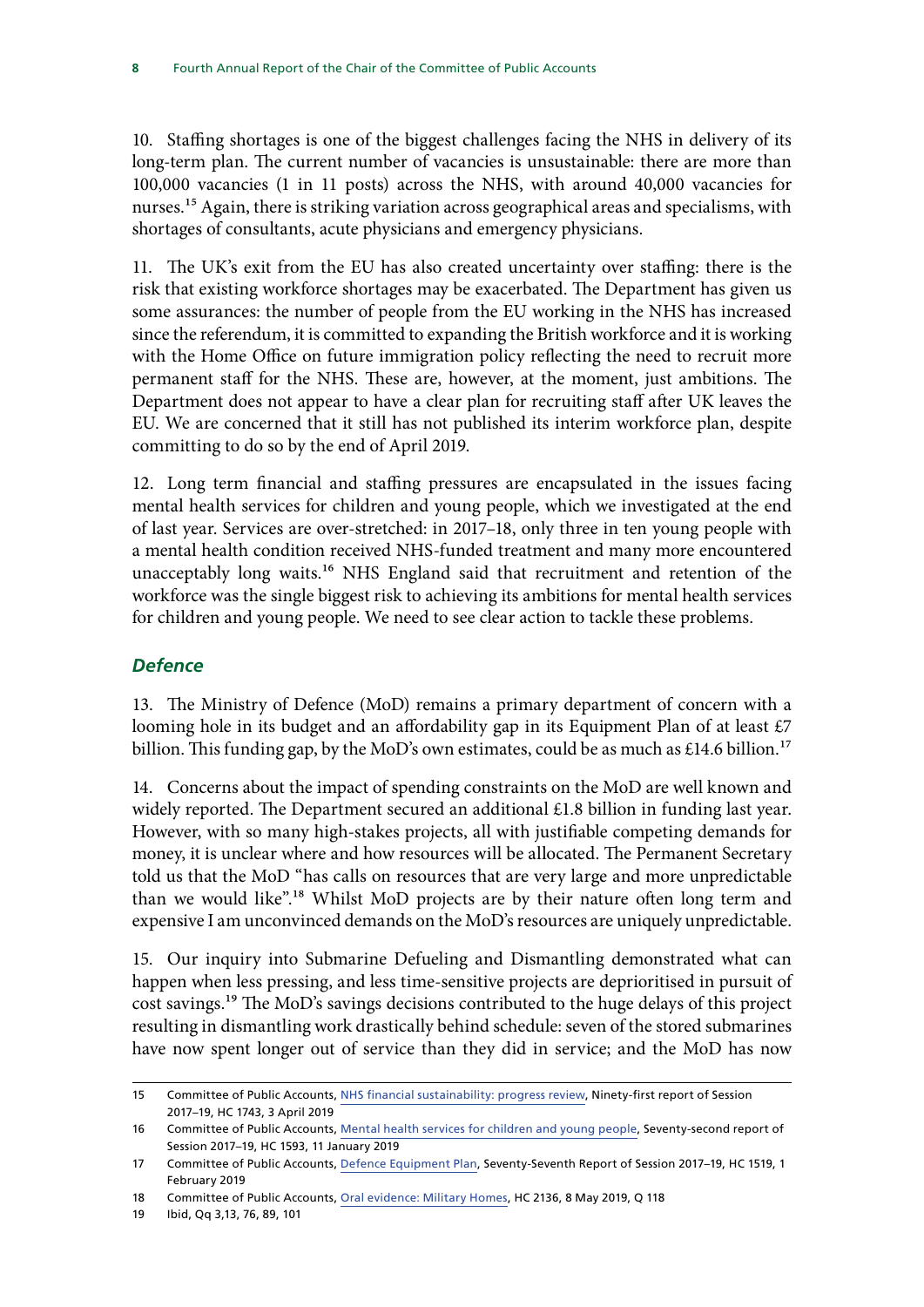spent half a billion in maintenance and storage costs at the dockyards in Rosyth and Devonport.<sup>20</sup> The projects needed to allow disposal to happen have been beset by delays, with an 11-year delay to defueling and a 15-year delay to dismantling. The Department will not be able to meet its commitment to fully dismantle its first submarine—HMS Swiftsure—in 2023 and is now aiming for 2026.<sup>21</sup> The MoD expects to restart its defueling work in 2024.<sup>22</sup> However, we are not convinced that this is achievable. The MoD does not have a fully funded plan for this project and given the persistent delays in the project so far, it is difficult to see this date being met. We encourage the department to take ownership of and put momentum behind a project that has been deprioritised and overlooked for too long.

16. Over the past two years, the Committee monitored the progress of the ambitious and costly Carrier Strike programme. We are conscious that costs could spiral out of control and that the MoD's focus on Carrier Strike might result in under-staffing and underfunding on other less high-profile projects. The UK secured sole Tier One partner status in Carrier Strike's F-35 programme by providing additional funding and expertise to the project. We expect the MoD to monitor and minimise any negative impact now that that Tier One status has ended. We have wider concerns over skills and the development and retention of people within the MoD. The Committee intends to examine this further over the coming year.

17. Our inquiry into Military Homes returned to the MoD's contract with Annington Homes, originally agreed in 1996. The current Permanent Secretary admitted that the original deal was "a poor one": an observation which can only be described as an understatement.<sup>23</sup> The MoD is now in rent review negotiations with Annington. We have received reassurance from both the Department and UK Government Investments that negotiations are progressing but the deal was stacked in favour of Annington Homes 20 years ago and even a well negotiated deal today is only good within imperfect parameters.<sup>24</sup> We will be watching the progress of negotiations keenly and expect the MoD to strike a deal that is as favourable to the taxpayer as possible. Whilst nothing can now be done to rectify the damage and losses incurred since 1996, we hope that the department can at least go some way in moving on from, and rebalance the terms of, the original deal.

18. Beyond this, we remain concerned about the state of the housing stock for service personnel in general. We will consider the outcome of the much-delayed pilots of the MoD's Future Accommodation Model and reviewing how the MoD applies the lessons learned from these in order to improve the standard of accommodation provided to service personnel and their families. Defence housing is an embarrassment and, I believe, impacts on retention.

19. The new Secretary of State for Defence—Penny Mordaunt—will have to get to grips quickly with these issues and prioritise accordingly.

24 Ibid, Q 21

<sup>20</sup> Report by the Comptroller and Auditor General, [Investigation into submarine defueling and dismantling](https://www.nao.org.uk/wp-content/uploads/2019/04/Investigation-into-submarine-defueling-and-dismantling.pdf), Session 2017–19, HC 2102, 3 April 2019

<sup>21</sup> Committee of Public Accounts Report, [Ministry of Defence nuclear programme,](https://publications.parliament.uk/pa/cm201719/cmselect/cmpubacc/1028/1028.pdf) Sixty-First Report of Session 2017–19, HC 1028, 10 September 2018, para 16, and Committee of Public Accounts Report, Submarine defueling [and dismantling,](https://publications.parliament.uk/pa/cm201719/cmselect/cmpubacc/2041/2041.pdf) One Hundred and First Report of Session 2017–19, HC 2041, 19 June 2019, para 10

<sup>22</sup> Committee of Public Accounts Report, [Submarine defueling and dismantling](https://publications.parliament.uk/pa/cm201719/cmselect/cmpubacc/2041/2041.pdf), One Hundred and First Report of Session 2017–19, HC 2041, 19 June 2019, para 9

<sup>23</sup> Committee of Public Accounts, [Oral evidence: Military Homes](http://data.parliament.uk/writtenevidence/committeeevidence.svc/evidencedocument/public-accounts-committee/military-homes/oral/101786.pdf), HC 2136, 8 May 2019, Q 15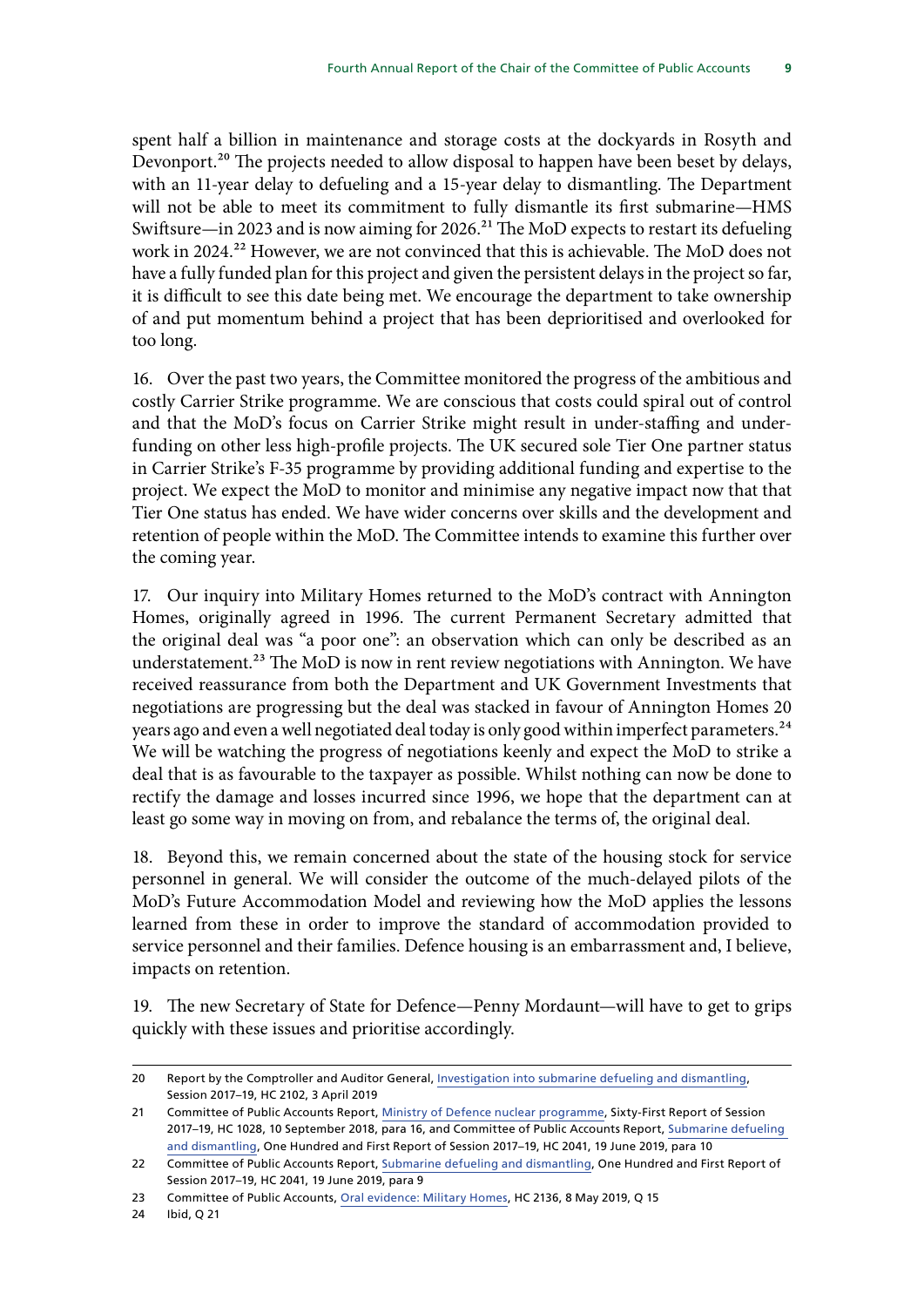### <span id="page-11-0"></span>*Ministry of Justice*

20. The Ministry of Justice (MoJ) has kept up its track record of over-ambitious timetabling and poor project management at a significant cost to the taxpayer. During our recent inquiry on the progress of the transforming rehabilitation programme, the MoJ acknowledged mistakes it had made with this project, telling us that the programme "has not delivered for the taxpayer all the outcomes that the public would expect".<sup>25</sup> The department's greater willingness to acknowledge past errors is welcome but provides little comfort until we see evidence that the lessons of those errors have been learned.

21. Our report into HM Courts & Tribunals Service's (HMCTS) £1.2 billion modernisation programme challenged the scale and pace of reforms. Whilst elements of such reforms had been introduced abroad, no other country attempted to change its entire court system within a similar timeframe. The additional cost-saving pressures meant HMCTS failed to either meaningfully consult with stakeholders or adequately test and review the impact of its reforms. This has risked HMCTS presiding over a system which offers poorer access to justice for vulnerable users.<sup>26</sup>

22. I also remain to be convinced that HMCTS' purported savings of £265 million per year are genuine and not just another illustration of cost shunting. Changes banked as 'efficiency savings', for instance the increased use of video hearings, can simply create costs for other taxpayer-funded organisations. In this case, the police and prison service who are compelled to purchase the necessary technology and ensure the additional staffing required to supervise defendants. The consequences of cost-shunting within the MoJ needs to be better considered and understood given that we know that so many parts of the system are under significant financial strain. I am concerned that the department has not applied enough of a long-term view to the overall financial impact of its reforms. However, I welcome the MoJ accepting our recommendation that it work with HM Treasury to quantify the reforms' financial implications on the wider justice system. The committee will keep a close eye on this.

23. Similarly, a silo approach to managing taxpayer money permeates the MoJ's 'Transforming Rehabilitation' programme. Introduced to the public as a 'rehabilitation revolution' it has instead shown itself to be a contracting catastrophe.<sup>27</sup> The failure was a textbook case of inadequate piloting, poor modelling, and a 'black box approach' in which the Government divested itself of responsibility to understand how financial savings could be achieved safely and sustainably whilst simultaneously driving up standards. The resulting underfunded and fragile probation market has a track record of provider failure: two out of the original eight private sector suppliers managing Community Rehabilitation Companies (CRCs) have since entered administration (Working Links and Interserve). Cutting their losses, the Government decided to terminate the contracts fourteen months early. The entire package of reforms has let down offenders, let down the hardworking staff in the justice sector, and let down the taxpayer to the tune of at least £467 million.<sup>28</sup>

<sup>25</sup> Committee of Public Accounts, [Oral evidence: Transforming rehabilitation: progress review](https://publications.parliament.uk/pa/cm201719/cmselect/cmpubacc/1747/1747.pdf), HC 1747, 13 March 2019, Qq 6, 17, 28

<sup>26</sup> Committee of Public Accounts, [Transforming courts and tribunals,](https://publications.parliament.uk/pa/cm201719/cmselect/cmpubacc/976/976.pdf) Fifty-Sixth Report of Session 2017–19, HC 976, 20 July 2018

<sup>27</sup> Chair's comments on the publication of the Committee of Public Accounts report on Community Rehabilitation **[Contracts](https://www.parliament.uk/business/committees/committees-a-z/commons-select/public-accounts-committee/news-parliament-2017/contracts-community-rehabilitation-companies-report-published-17-191/)** 

<sup>28</sup> Committee of Public Accounts, [Transforming rehabilitation: progress review,](https://publications.parliament.uk/pa/cm201719/cmselect/cmpubacc/1747/1747.pdf) Ninety-Fourth Report of Session 2017–19, HC 1747, 3 May 2019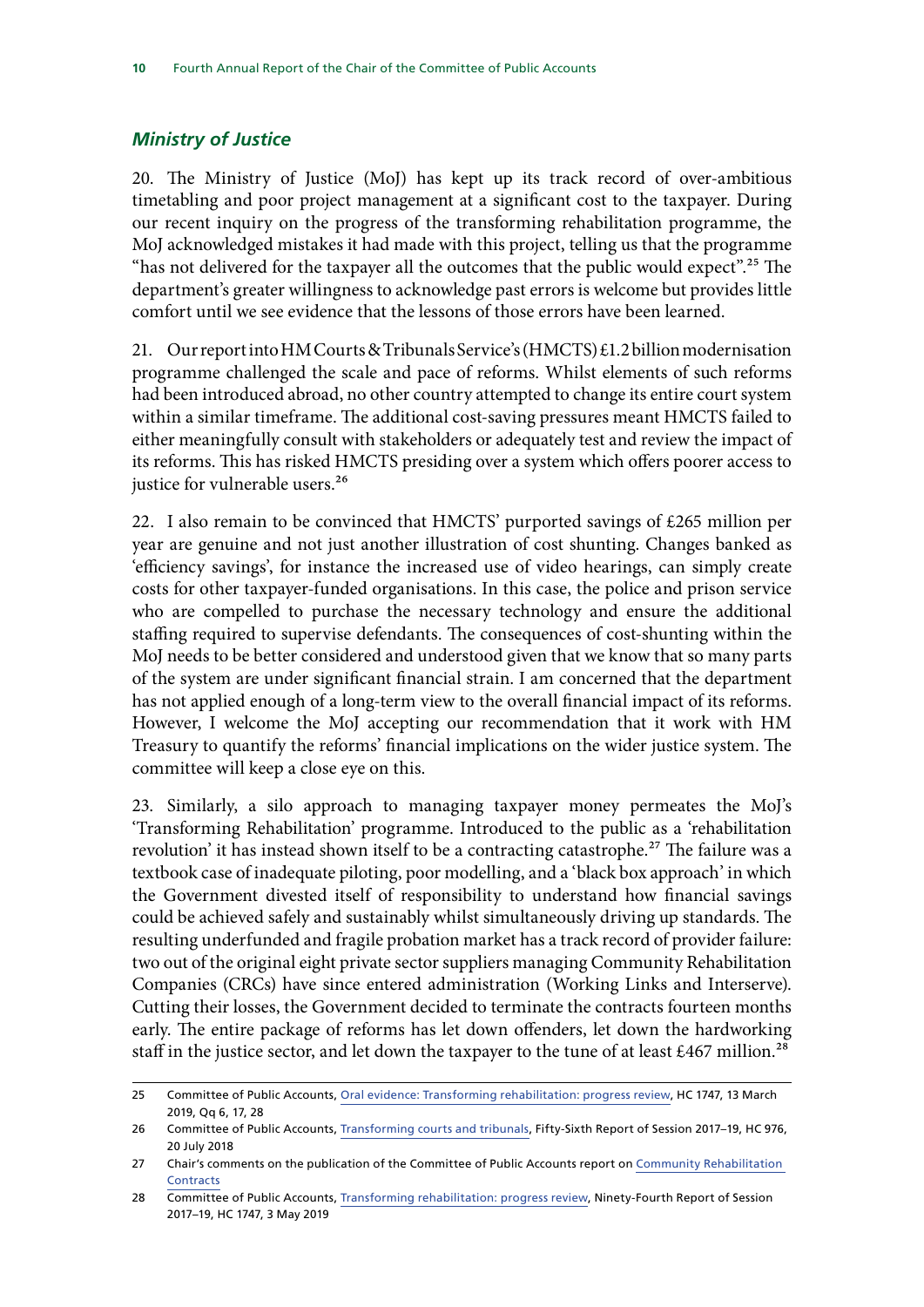<span id="page-12-0"></span>24. Through the Gate (TTG) services, set up to provide employment and housing support for ex-offenders to reduce reoffending provides another example of performance failure which ultimately resulted in costs moving elsewhere in the system. Poor staff training, insufficient understanding of offering tailored support, and a culture prioritising targets above addressing specific needs, meant the costs of failure were ultimately picked up by the taxpayer elsewhere. Furthermore, the true impact of TTG's failures on both communities and ex-offenders is difficult to quantify and both have been badly let down.

25. I welcome the MoJ's commitment to learning lessons from previous projects and the senior team appear thoughtful, however, they have inherited a series of very challenging issues. Not only this, but we have just seen another reshuffle at the department and the loss of the prisons minister: there remains a big task ahead.

#### *HMRC*

26. HM Revenue & Customs (HMRC) is a department under pressure, and, in some areas, the cracks are showing. It has a long-standing problem with error and fraud in Tax Credits, with an estimated £1.3 billion lost in overpayments in 2016-17 alone.<sup>29</sup> HMRC has a responsibility to UK taxpayers to make sure that taxes and tax reliefs are properly managed. We are frustrated that HMRC expects the rate of Tax Credit overpayment to increase; de-prioritising action because Tax Credits are being replaced by Universal Credit.<sup>30</sup> It is also not doing enough to improve the administration of Pay As You Earn by some employers and pension providers. This is unacceptable, because poor administration leads to errors in tax collection, causing problems for taxpayers and errors in Tax Credits and Universal Credit.<sup>31</sup>

27. HMRC's handling of online VAT fraud is a subject we follow closely. Too many overseas traders using online marketplaces such as Amazon and eBay are not charging VAT as they should when selling in the UK, which is hitting UK businesses hard.<sup>32</sup> Although we found that HMRC has taken steps to begin tackling the problem, its slowness to respond and the size of the task at hand, is concerning.<sup>33</sup>

28. HMRC has a critical role in preparing for the UK's exit from the EU; it is responsible for managing the risks to customs and borders. HMRC needs to take steps to protect UK businesses, so they are not negatively impacted by the UK's exit from the EU. We were frustrated and disappointed by HMRC's lack of communication with businesses which may need to start making customs declarations in the event of a no-deal Brexit. We were concerned at HMRC's lack of plans to protect UK businesses in the event of a no-deal Brexit and its failure to communicate and engage with business about potential changes in customs rules and procedures Its engagement with software developers to make the necessary system changes only happened very late in the day.<sup>34</sup>

<sup>29</sup> HMRC, [Annual Report and Accounts 2017–18,](https://assets.publishing.service.gov.uk/government/uploads/system/uploads/attachment_data/file/726849/HMRC_Annual_Report_and_Accounts_2017-18__web_.pdf) 12 July 2018, p 160 and para 3.5, p 270 (Report by the Comptroller and Auditor General)

<sup>30</sup> Committee of Public Accounts, [HMRC's performance 2017–18,](https://publications.parliament.uk/pa/cm201719/cmselect/cmpubacc/1526/1526.pdf) Sixty-Sixth Report of Session 2017–19, HC 1526, 24 October 2018, summary, p 3

<sup>31</sup> [Ibid,](https://publications.parliament.uk/pa/cm201719/cmselect/cmpubacc/1526/1526.pdf) conclusion 4, p 6

<sup>32</sup> Committee of Public Accounts, [Progress in tackling online VAT fraud,](https://publications.parliament.uk/pa/cm201719/cmselect/cmpubacc/1304/1304.pdf) Forty-Ninth Report of Session 2017–19, HC 1304, 29 June 2018, summary, p 4

<sup>33</sup> [Ibid,](https://publications.parliament.uk/pa/cm201719/cmselect/cmpubacc/1304/1304.pdf) p 3 and 4

<sup>34</sup> Meg Hillier, [The Customs Declaration Service](https://www.parliament.uk/documents/commons-committees/public-accounts/Correspondence/2017-19/2018_10_02_14_30_14_Redacted.pdf), Letter to the HMRC Chief Executive and Permanent Secretary, 2 October 2018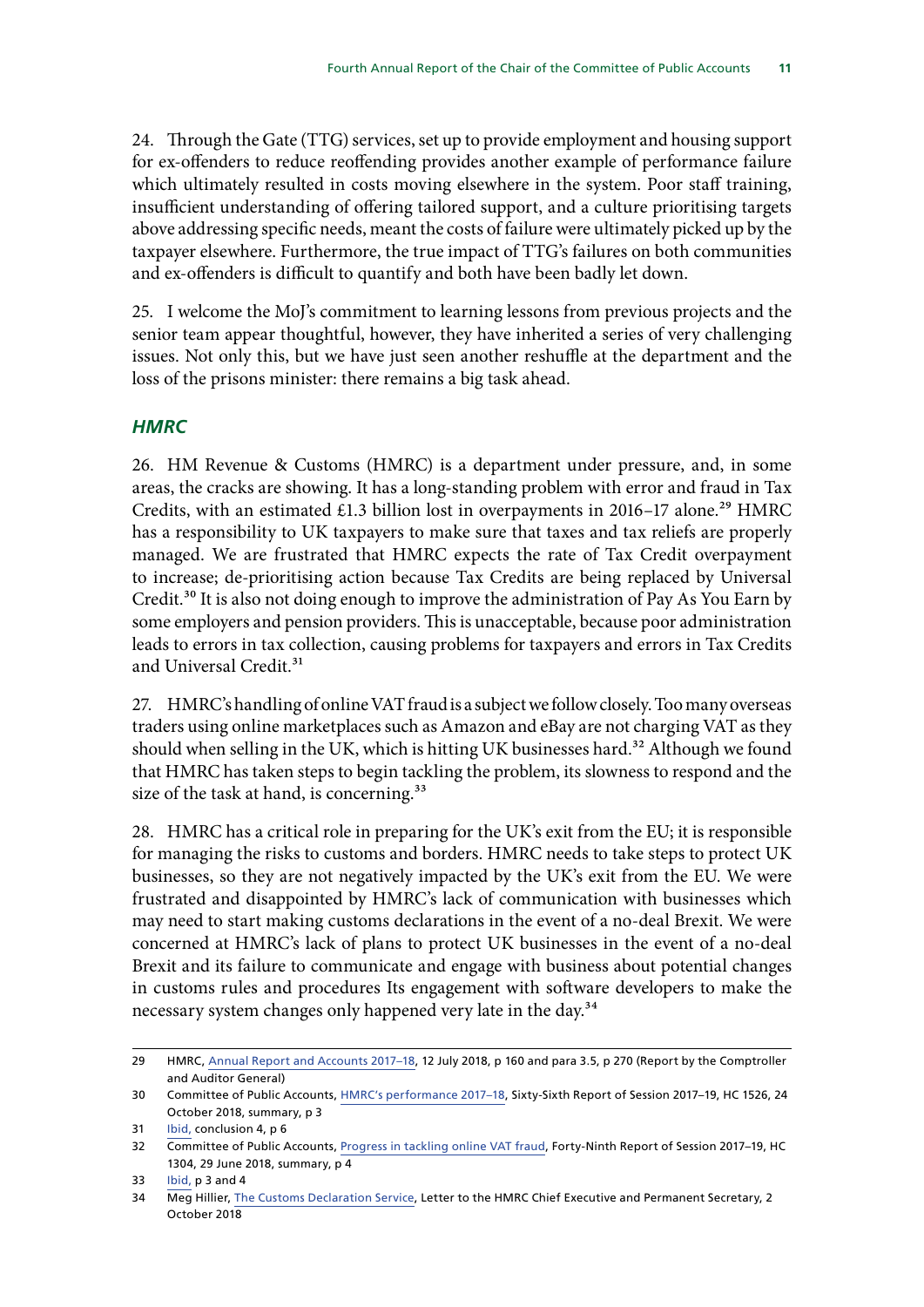<span id="page-13-0"></span>29. We were also disappointed that HMRC's progress replacing its ageing customs system, used to process customs declarations, has been beset by delays. This is despite HMRC's repeated assurances.<sup>35</sup> In the lead up to the UK's original date to leave the EU HMRC instead focused on scaling up its existing customs system to ensure it could deal with the increased volume of activity it would need to process.<sup>36</sup> While this was a reasonable approach there had been earlier optimism that the new system would be ready in time for the original Brexit date of 29 March.

#### *DEFRA*

30. The Department for Environment, Food and Rural Affairs (DEFRA) is the department potentially most affected by Brexit. The Department told us in February 2019 that it currently had "about 2,500 people" working on Brexit.<sup>37</sup> It is responsible for critically important commodities and EU legislation frames nearly all of its areas of responsibility, from the imports and exports of food to the regulation of the chemical industry.<sup>38</sup> It is disappointing that the Department's approach is one that has been characterised by overoptimism and inadequate engagement with the business and industry sector.<sup>39</sup>

31. We found the Department to be unrelentingly confident in its preparations for a nodeal Brexit. It was confident that there would be no shortages of food in the event of a no-deal exit from the EU, and it did not expect food to be carried on the additional freight capacity secured by the Department for Transport. Nevertheless, the Department admitted that vulnerable groups could be affected if food prices rose and that a significant disruption to the short straits crossings across the channel would reduce the availability and choice of some foods.<sup>40</sup>

32. DEFRA, together with much of the rest of Whitehall, has been complacent in its engagement with businesses and hampered by excessive secrecy at the centre of Government. We found that many businesses had not been given detailed advice on preparing for the UK's exit from the EU. Generally, when the Department did engage with industry and business about preparedness, it was through umbrella organisations rather than with individual businesses. I am concerned that this disadvantages SMEs and risks leaving them under-prepared and ill-informed.<sup>41</sup>

33. The Department also appeared complacent about the risk of disruption that UK chemical exporters could face in a no-deal Brexit.42 For example, it relied on guidance being provided to the chemical industry by the European Chemicals Agency, which only published specific guidance for UK companies in February 2019.<sup>43</sup>

<sup>35</sup> [Ibid.](https://www.parliament.uk/documents/commons-committees/public-accounts/Correspondence/2017-19/2018_10_02_14_30_14_Redacted.pdf)

<sup>36</sup> Committee of Public Accounts, [Oral evidence: HMRC Progress Review](http://data.parliament.uk/writtenevidence/committeeevidence.svc/evidencedocument/public-accounts-committee/hmrc-progress-review/oral/97558.html), HC 1969, 4 March 2019, Qq 118, 119, 125 37 [Ibid,](https://publications.parliament.uk/pa/cm201719/cmselect/cmpubacc/1942/1942.pdf) para 22, p 15

<sup>38</sup> Committee of Public Accounts, [Brexit and the UK border: further progress review,](https://publications.parliament.uk/pa/cm201719/cmselect/cmpubacc/1942/1942.pdf) Eighty-Sixth Report of Session 2017–19, HC 1942, 12 March 2019, introduction, p 4

<sup>39</sup> [Ibid,](https://publications.parliament.uk/pa/cm201719/cmselect/cmpubacc/1942/1942.pdf) conclusions 2 and 3, p 5

<sup>40</sup> Committee of Public Accounts, [Brexit and the UK border: further progress review,](https://publications.parliament.uk/pa/cm201719/cmselect/cmpubacc/1942/1942.pdf) Eighty-Sixth Report of Session 2017–19, HC 1942, 12 March 2019, conclusion 2, p 5 and [oral evidence](http://data.parliament.uk/writtenevidence/committeeevidence.svc/evidencedocument/public-accounts-committee/brexit-and-the-uk-border-further-progress-review/oral/96535.pdf) Q 199

<sup>41</sup> Committee of Public Accounts, [Defra's progress towards Brexit](https://publications.parliament.uk/pa/cm201719/cmselect/cmpubacc/1514/1514.pdf), Sixty-Eighth Report of Session 2017–19, HC 1514, 14 November 2018, para 7, p 6

<sup>42</sup> [Ibid,](https://publications.parliament.uk/pa/cm201719/cmselect/cmpubacc/1514/1514.pdf) para 3, p 6

<sup>43</sup> Committee of Public Accounts, [Brexit and the UK border: further progress review,](https://publications.parliament.uk/pa/cm201719/cmselect/cmpubacc/1942/1942.pdf) Eighty-Sixth Report of Session 2017–19, HC 1942, 12 March 2019, conclusion3, p 6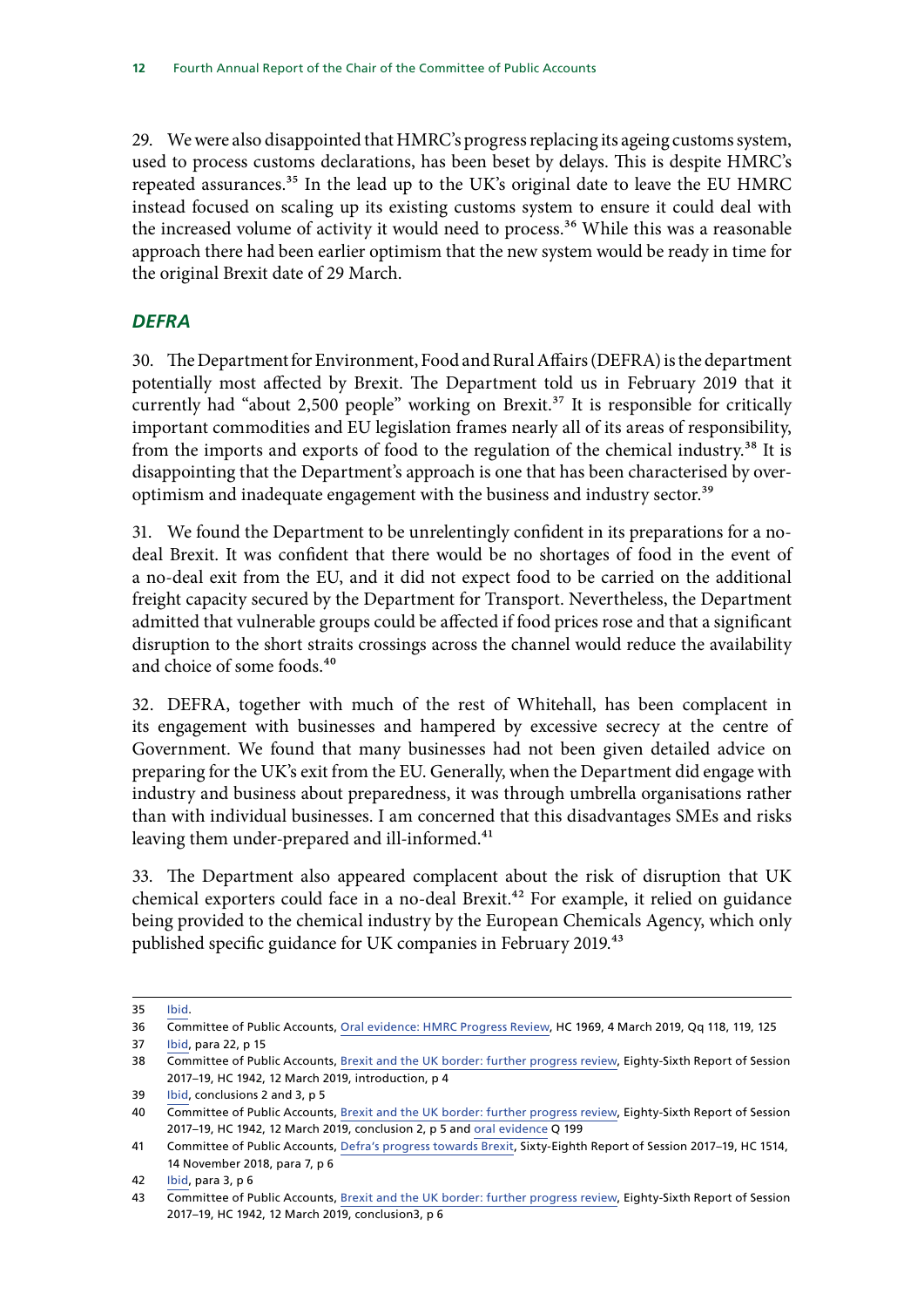<span id="page-14-0"></span>34. The Department's Brexit-related workload includes developing new arrangements for sectors that will no longer be under EU regulation or bodies. For example, DEFRA is developing new arrangements for farmers if the UK who will no longer be subject to the EU's common agricultural policy.<sup>44</sup> That new policy poses the most dramatic change to UK agriculture in over 40 years.<sup>45</sup> There needs to be urgent consideration about such complex future arrangements which could have a huge impact on the jobs and livelihoods of many citizens.

#### *Home Office*

35. The human cost of the Home Office's creaking systems was laid bare by the Windrush scandal; members of the Windrush generation lost jobs, benefits and access to health care.<sup>46</sup> We found systemic problems within the Department including a failure to protect the legal rights of the Windrush generation and poor-quality systems and data.<sup>47</sup> The Home Office accepted that it should have understood the potential adverse effect of its policies on the Windrush generation.<sup>48</sup>

36. I am not alone in raising concerns about the Home Office's systems and data, it is an issue that has been raised time and time again, including by the Committee in 2014.<sup>49</sup> The Department's quality assurance systems are process-focused, looking at speed and volumes and not the complexity or impact of its decisions.<sup>50</sup> The Home Office must ensure that EU citizens do not face the same issues as the Windrush generation upon the UK leaving the EU.<sup>51</sup>

37. The Home Office's efforts to modernise its Disclosure and Barring Service (DBS) is an example of its failures contracting with external providers. We found inadequate oversight and that the programme has still not yet been fully delivered, seven years after it started in 2012. The DBS must now contend with disputes with the previous suppliers and we were concerned by the Home Office's overly optimistic timetable to appoint a new contractor.<sup>52</sup>

38. The Emergency Services Network (ESN) programme is one the Committee knows well, for all the wrong reasons. It is the new communications system that will allow emergency services to communicate with each other, replacing the ageing Airwave system. The Home Office 'reset' the programme in 2018. Switching off Airwave is now expected to be delayed by at least three years and the forecast cost of ESN has increased by £3.1

<sup>44</sup> The Guardian, [More than two-thirds of Defra staff moved to Brexit-related roles,](https://www.theguardian.com/politics/2019/mar/30/defra-staff-brexit-related-roles) 30 March 2019

<sup>45</sup> Report by the Comptroller and Auditor General, [Early review of the new farming programme,](https://www.nao.org.uk/wp-content/uploads/2019/06/Early-review-of-the-new-farming-programme.pdf) Session 2017–19, HC 2221, 5 June 2019

<sup>46</sup> Committee of Public Accounts, [Windrush generation and the Home Office,](https://publications.parliament.uk/pa/cm201719/cmselect/cmpubacc/1518/1518.pdf) Eighty-Second Report of Session 2017–19, HC 1518, 27 February 2019, conclusion 1, p 5

<sup>47</sup> [Ibid,](https://publications.parliament.uk/pa/cm201719/cmselect/cmpubacc/1518/1518.pdf) p 8, p 9, p 10

<sup>48</sup> [Ibid,](https://publications.parliament.uk/pa/cm201719/cmselect/cmpubacc/1518/1518.pdf) para 6, p 9

<sup>49</sup> [Ibid,](https://publications.parliament.uk/pa/cm201719/cmselect/cmpubacc/1518/1518.pdf) para 8, p 10

<sup>50</sup> [Ibid,](https://publications.parliament.uk/pa/cm201719/cmselect/cmpubacc/1518/1518.pdf) para 9, p 11

<sup>51</sup> [Ibid,](https://publications.parliament.uk/pa/cm201719/cmselect/cmpubacc/1518/1518.pdf) conclusion 1, p 5

<sup>52</sup> Committee of Public Accounts, [Disclosure and Barring Service: progress review](https://publications.parliament.uk/pa/cm201719/cmselect/cmpubacc/2006/2006.pdf), Ninety-Third Report of Session 2017–19, HC 2006, 24 April 2019, p 3 and conclusion 1, p 5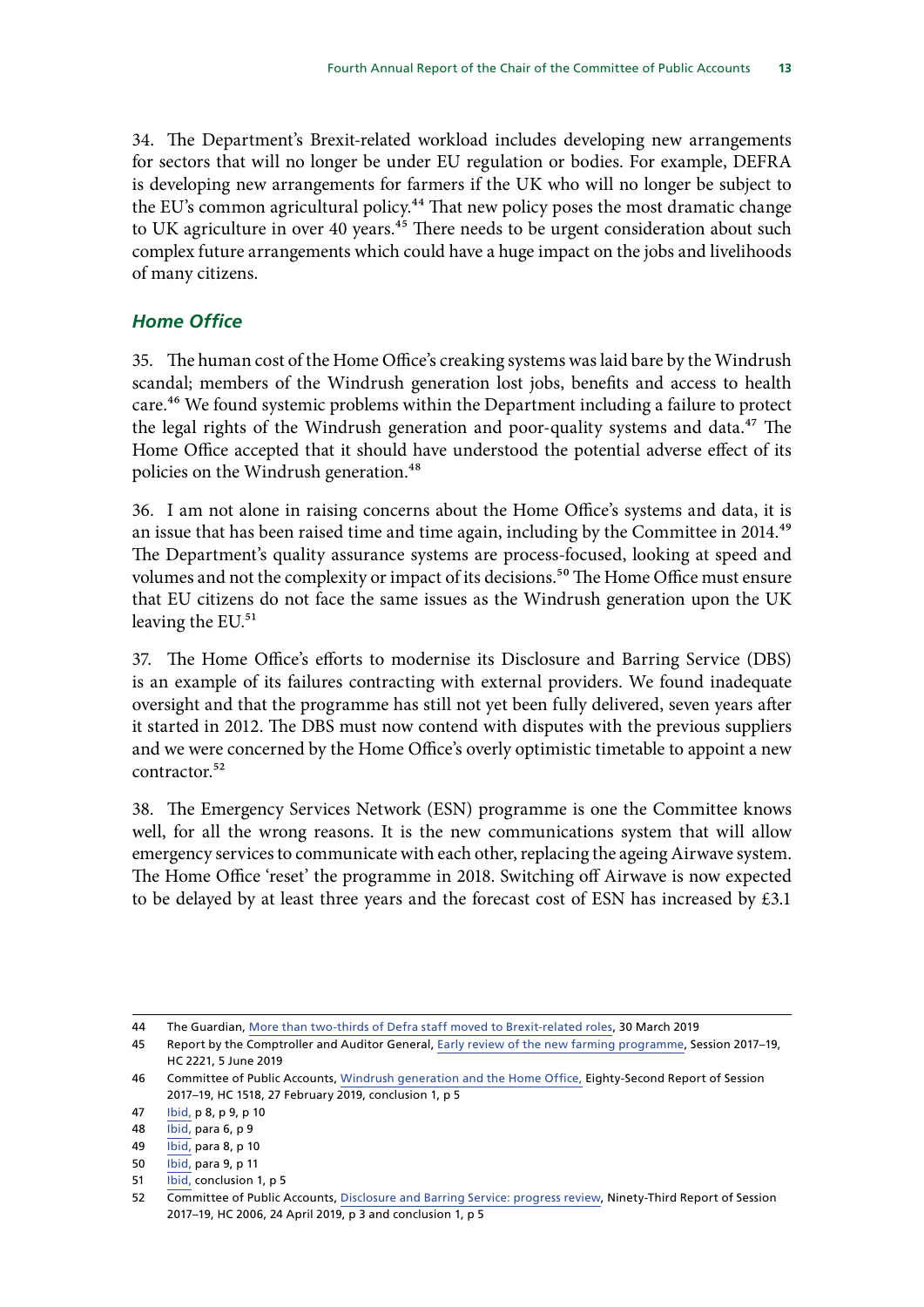<span id="page-15-0"></span>billion.<sup>53</sup> In revisiting ESN for the eighth time in May 2019 we heard little to reassure us that users will be confident to switch over from Airwave when the time comes.<sup>54</sup> This saga is an example of over optimism.

## **Key challenges and issues**

#### *BREXIT*

39. In my last annual report, I expressed the frustration of the Public Accounts Committee and some of our sister select committees at the Government's reluctance to share information about the plans, preparation or costs of Brexit with Parliament.<sup>55</sup> Our work on Brexit over the past 12 months have highlighted that this lack of transparency applies not only to Parliament, but also within the Whitehall machinery, and, crucially, the stakeholders, businesses and public that are expected to be able to accommodate new systems and processes at short notice. When departments have consulted with stakeholders it has often taken place under the cloak of non-disclosure agreements, which have prevented industries and business communities from preparing, and developing their own plans.<sup>56</sup>

40. Over the past year the scale and complexity of the tasks faced by departments has become more evident. Whitehall's ability to plan for Brexit has been hampered by uncertainty about the precise terms of the UK's future relationship with the EU. Departments such as Defra have had to prepare options for several different scenarios, which has sucked in staff from other activities and increased costs. For example, several departments are procuring new IT systems. This Committee knows from long experience that Government IT projects are prone to delays and cost overruns. We have been concerned that departments are expected to deliver these changes to a hard deadline and uncertainty about the precise nature of the final shape of the relationship with the EU adds to the risks.

41. Preparing for the UK's exit from the EU has put immense strain on Whitehall and departments have relied heavily on external consultants to plug gaps in resources and knowledge. We are concerned that the normal, prudent, transparent processes used to procure and report on the use of consultants have been ignored or diminished. We questioned the Permanent Secretary at the Cabinet Office about departments' spending on consultants and will be seeking further information and clarification in the coming months.

42. I am becoming increasing concerned that departments are struggling to cope with Brexit preparations in addition to existing commitments and 'business as usual'. Departments have had to reprioritise, and activities have been paused, abandoned or scaled back. Large numbers of staff have been recruited to help develop and deliver the

<sup>53</sup> Comptroller and Auditor General, [Progress delivering the Emergency Services Network,](https://www.nao.org.uk/report/progress-delivering-the-emergency-services-network/) Session 2017–19, HC 2140, 7 May 2019, p 4 and p 7

<sup>54</sup> Committee of Public Accounts, [Oral evidence: Emergency Services Network: progress review](http://data.parliament.uk/writtenevidence/committeeevidence.svc/evidencedocument/public-accounts-committee/emergency-services-network-progress-review/oral/102447.pdf), HC 1755, 22 May 2019, Qq 169, 170, 171

<sup>55</sup> Committee of Public Accounts, [Third Annual Report of the Committee of Public Accounts](https://publications.parliament.uk/pa/cm201719/cmselect/cmpubacc/1399/1399.pdf), HC 1399, 5 July, p 12 and p 13

<sup>56</sup> Committee of Public Accounts, [Department for Transport's implementation of Brexit,](https://publications.parliament.uk/pa/cm201719/cmselect/cmpubacc/1657/1657.pdf) Seventieth Report of Session 2017–19, HC 1657, 28 November 2018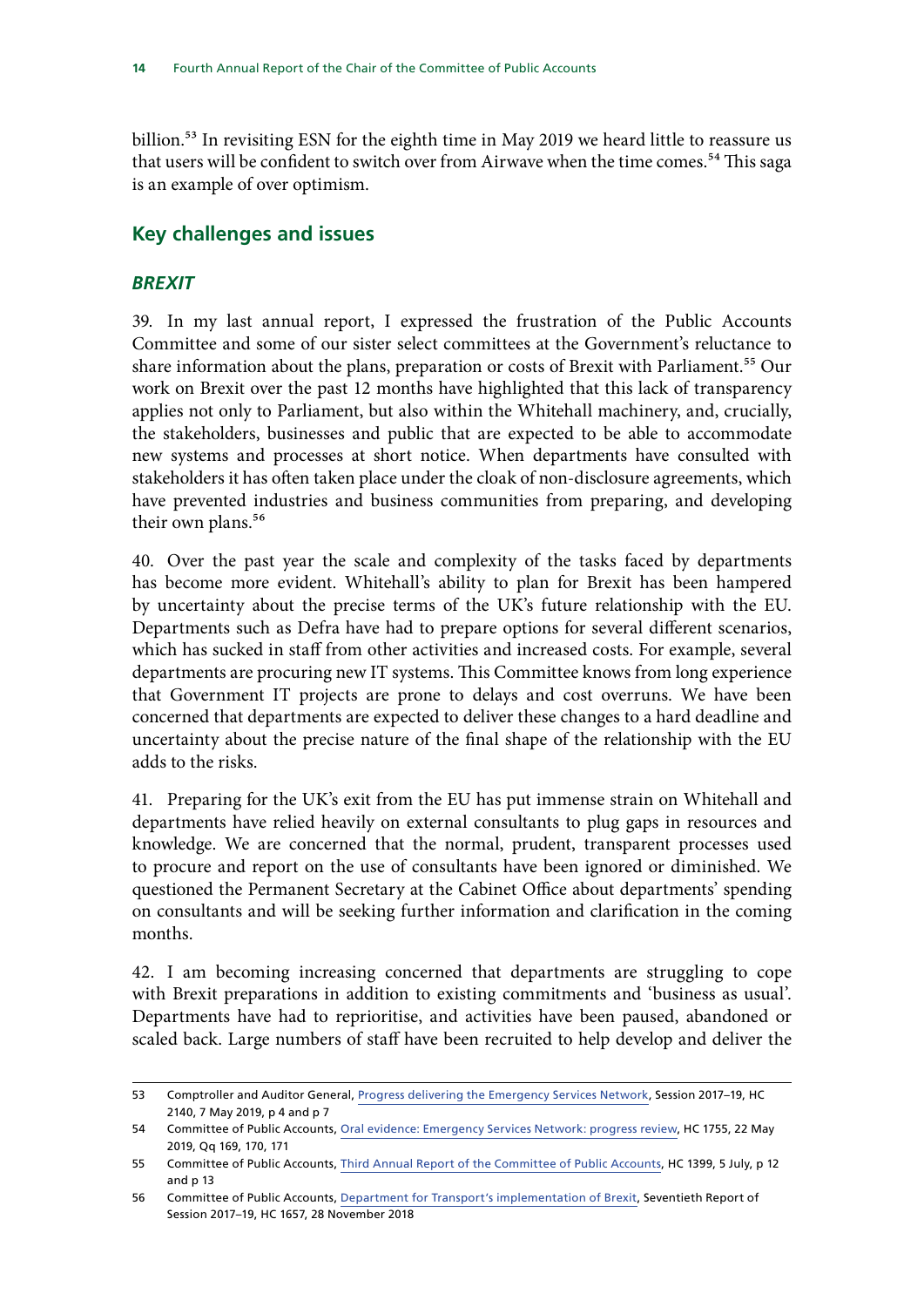<span id="page-16-0"></span>plans for Brexit. Establishing the systems to ensure that the right staff, with the right skills, experience and training are in the right job is a challenge across Whitehall. Over the coming years the PAC will be scrutinising the impact of these decisions.

#### *Lack of transparency in academies*

43. Academy trusts are directly funded by, and accountable to, the Department for Education via the Education and Skills Funding Agency and received £20 billion of Departmental funding in 2017–18.<sup>57</sup> As of January 2018, there were around 7,500 academy schools, teaching an estimated 47% of all pupils in England.<sup>58</sup>

44. We found that the Department's focus on converting large numbers of schools to academies quickly was at the expense of rigorous due diligence checks and risk assessment.<sup>59</sup> The Department is statutorily required to direct all maintained schools that Ofsted has rated as inadequate to become academies, with the support of a sponsor.<sup>60</sup> Most sponsors, which the Department approves, are groups of schools which have formed to multi-academy trusts.61 The larger the size of the multi-academy trust the greater the impact of any failure.

45. A number of academies have failed.<sup>62</sup> I highlighted the appalling example of Whitehaven Academy, run by multi-academy trust sponsor, Bright Tribe in last year's annual report. The school went into special measures. $63$  The strength and determination of the Whitehaven Academy parents, and the evidence they provided to the Committee, helped us to hold the Department to account. We heard that parents of pupils at the Whitehaven Academy had to put in freedom of information requests to get important information from the trust running the Whitehaven Academy about what was being done to repair the poor state of the building.64 This lack of transparency is worrying. It is not acceptable that parents and local people are having to fight to get information about their children's schools. The Department admitted to us, in October 2018, that children and parents at the Whitehaven Academy had been let down by the most senior levels in the Department.<sup>65</sup>

46. The Department's governance and oversight of some of the recent changes to the delivery of educational services have fallen short, letting down children and young people. We found that this extends to include the development of the higher education market; intended to increase competition and choice and improve access.<sup>66</sup> We concluded that the market is not working in the interests of students or taxpayers. It set up a new regulator

<sup>57</sup> Committee of Public Accounts, [Academy accounts and performance,](https://publications.parliament.uk/pa/cm201719/cmselect/cmpubacc/1597/1597.pdf) Seventy-Third Report of Session 2017–19, HC 1597, 23 January 2019, para 1, p 4

<sup>58</sup> [Ibid,](https://publications.parliament.uk/pa/cm201719/cmselect/cmpubacc/1597/1597.pdf) para 2, p 9

<sup>59</sup> Committee of Public Accounts, [Converting schools to academies](https://publications.parliament.uk/pa/cm201719/cmselect/cmpubacc/697/697.pdf), Fifty-Second Report of Session 2017–19, HC 697, 11 July 2018, conclusion 1, p 5

<sup>60</sup> [Ibid,](https://publications.parliament.uk/pa/cm201719/cmselect/cmpubacc/697/697.pdf) conclusion 2, p 5

<sup>61</sup> [Ibid,](https://publications.parliament.uk/pa/cm201719/cmselect/cmpubacc/697/697.pdf) introduction, p 4

<sup>62</sup> [Ibid,](https://publications.parliament.uk/pa/cm201719/cmselect/cmpubacc/697/697.pdf) para 4, p 8

<sup>63</sup> Committee of Public Accounts, [Third Annual Report of the Chair of the Committee of Public Accounts,](https://publications.parliament.uk/pa/cm201719/cmselect/cmpubacc/1399/1399.pdf) Second Special Report of Session 2017–19, HC 1399, 5 July 2018, p 15

<sup>64</sup> Committee of Public Accounts, [Oral evidence: Academy accounts and performance,](http://data.parliament.uk/writtenevidence/committeeevidence.svc/evidencedocument/public-accounts-committee/academy-accounts-and-performance/oral/92611.pdf) HC 1597, 19 November 2019, Q 187

<sup>65</sup> Committee of Public Accounts, [Oral evidence: Converting Schools to Academies,](http://data.parliament.uk/writtenevidence/committeeevidence.svc/evidencedocument/public-accounts-committee/converting-schools-to-academies/oral/83062.pdf) HC 697, 16 May 2018, Qq 64, 65

<sup>66</sup> Committee of Public Accounts, [The higher education market,](https://publications.parliament.uk/pa/cm201719/cmselect/cmpubacc/693/693.pdf) Forty-Fifth Report of Session 2017–19, HC 693, 15 June 2018, summary, p 4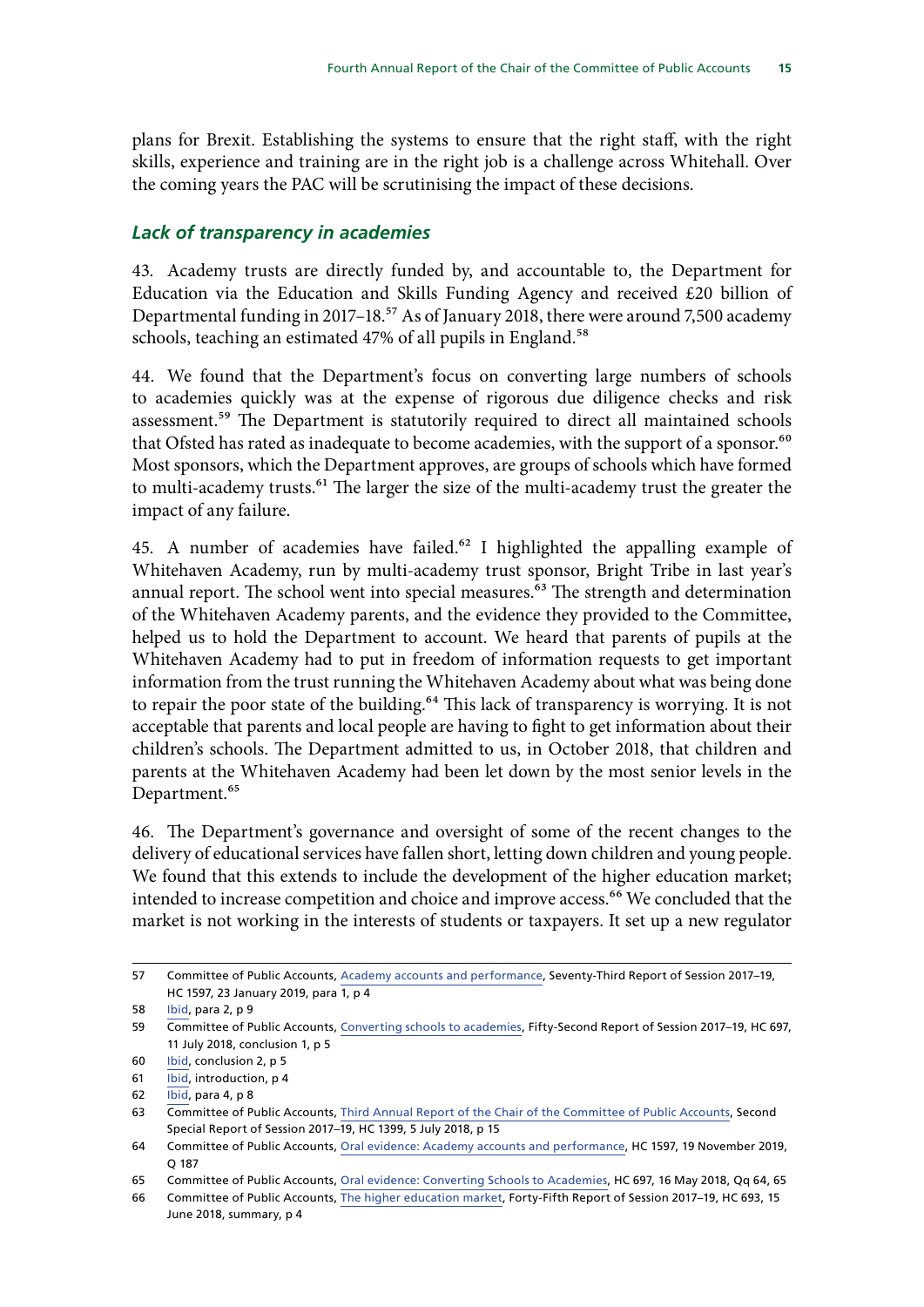<span id="page-17-0"></span>to deliver these changes, yet neither the Department nor the regulator were able to assure us of what value for money means in higher education, or how they will monitor and improve it.<sup>67</sup>

#### *Outsourcing*

47. The outsourcing of public service delivery to the private sector is big business with £254 billion of Government spending—nearly a third of Government expenditure channelled via private companies.<sup>68</sup> There are 34 strategic suppliers who earn at least £100 million from one or more Government contracts per year, or are of particular strategic importance to Government.<sup>69</sup>

48. When Government outsources a public service, it does not contract out accountability, but the Holy Grail for ministers is to try and outsource the risk. The sacking of a probation service provider is a sign that the company stands to lose if it fails to deliver. But there is also an impact on service delivery as the saga of the community rehabilitation companies underlines.<sup>70</sup> If there is a failure in the service the taxpayer ends up picking up the tab for both public and private sector incompetence, even when risk is supposedly transferred.

49. There are still too many ill thought through outsourcing contracts. For example, the MoD's £495 million ten-year partnership with Capita, agreed in 2012, to recruit new members of the armed forces. Capita missed its annual recruitment targets every year (with shortfalls ranging from 21% to 45%), the contract cost rose by 37% to £677 million, and the centrepiece new online portal system was rolled-out four years late.<sup>71</sup>

50. Capita conceded to us that it had underestimated the contract's complexity and had initially entered into the venture more interested in "chasing revenue" and "booking additional contracts versus being a true partner."72 Yet the MoD and Army also share some of the responsibility for the failure of the contract. The contract was over-specified and as the project progressed, the Army introduced contractual changes without piloting and adopted a hands-off approach.

51. The Committee still sees too many examples of where contract design and management mistakes are repeated. Rail franchising, probation reform, the Defence Infrastructure Organisation (a partnership between the MoD and Capita which was cancelled five years early) are just some of these. We have long-standing concerns about the civil service's ability to outsource effectively, and we see too many of the same mistakes repeated too often. I have raised this concern in every one of my Chair's Annual Reports.

52. One of my concerns is about who is ultimate accountability for poor decision-making and inadequate contract management. Sometimes the focus on targets and cost savings drive behaviour and the big picture of why something is being delivered and the end user's needs are lost.

<sup>67</sup> [Ibid,](file:/C:\Users\cooker\AppData\Local\Microsoft\Windows\INetCache\Content.Outlook\VNS4F3ZR\The%20higher%20education%20market) conclusion 1, p 5 and para 3, p 8

<sup>68</sup> National Audit Office, [Departmental Overview: Commercial and Contracting,](https://www.nao.org.uk/wp-content/uploads/2018/12/Departmental-Overview-Commercial-and-Contracting-2017-18.pdf) p, 5

<sup>69</sup> Committee of Public Accounts, [Strategic Suppliers,](https://publications.parliament.uk/pa/cm201719/cmselect/cmpubacc/1031/1031.pdf) Fifty-Eighth Report of Session 2017–19, HC 1031, 24 July 2018, p. 27

<sup>70</sup> Committee of Public Accounts, [Transforming rehabilitation: progress review,](https://publications.parliament.uk/pa/cm201719/cmselect/cmpubacc/1747/1747.pdf) Ninety-Fourth Report of Session 2017–19, HC 1747, 3 May 2019, p. 4, p.7–8, p. 11

<sup>71</sup> Committee of Public Accounts, [Capita's contracts with the Ministry of Defence](https://publications.parliament.uk/pa/cm201719/cmselect/cmpubacc/1736/1736.pdf), Eightieth Report of Session 2017–19, HC 1736, 1 March 2019, p. 3–4

<sup>72</sup> Committee of Public Accounts, [Oral Evidence: Capita's contracts with the Ministry of Defence,](http://data.parliament.uk/writtenevidence/committeeevidence.svc/evidencedocument/public-accounts-committee/capitas-contracts-with-the-ministry-of-defence/oral/94999.pdf) HC 1736, Q. 39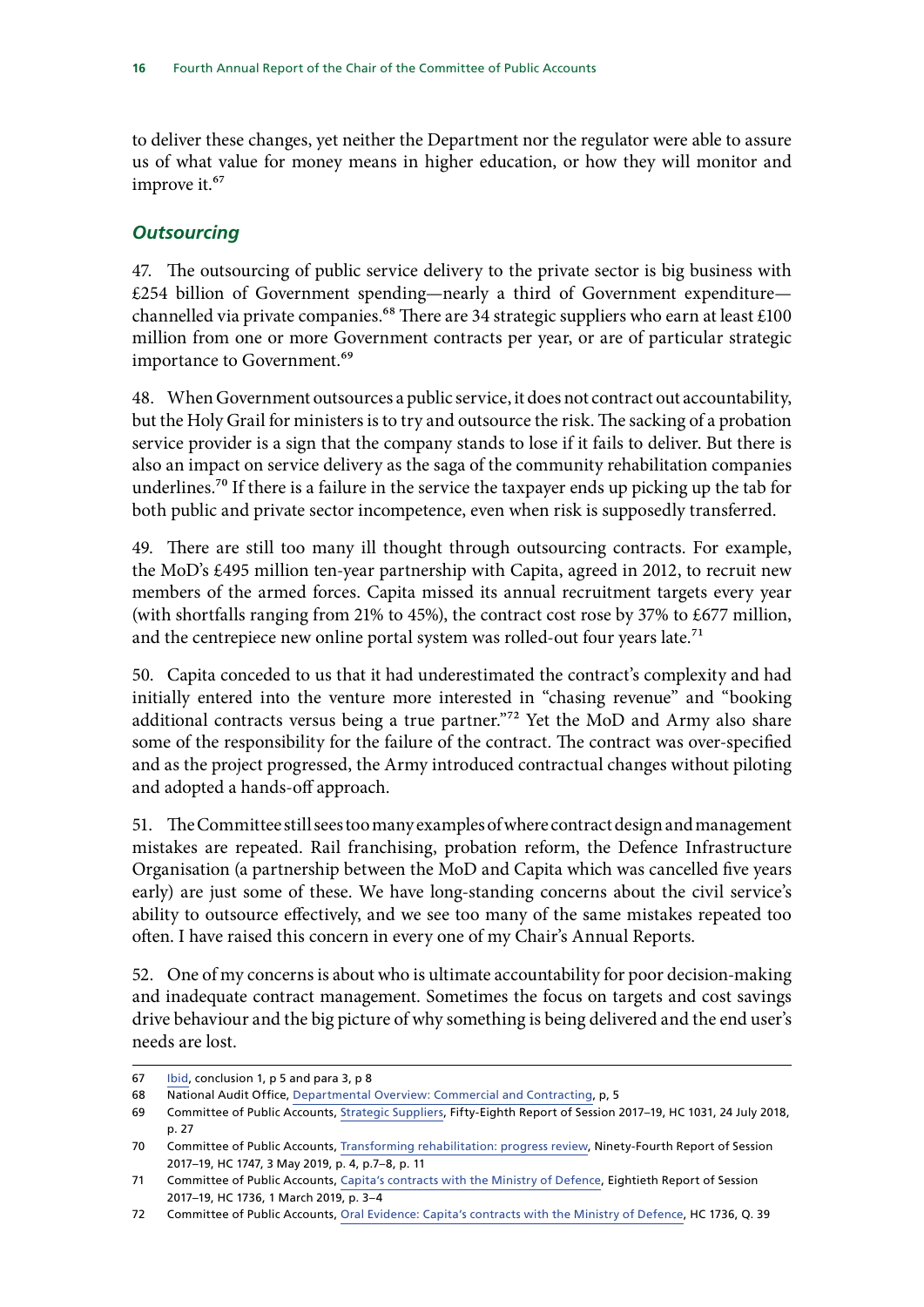<span id="page-18-0"></span>53. These issues are not new or unique to this Government. The No.10 delivery unit was established under a Labour government and the coalition sought to reform and strengthen the commercial skills of the civil service. Cabinet Office Permanent Secretary John Manzoni says that Government has to tackle big and difficult challenges. This is true but some of the repeated errors are not because the challenges are complex—they are just basic errors. Clear 'statements of responsibility' (SoR) and 'responsibility maps', as used in the private sector, could help ensure precise and transparent mechanisms for accountability.73

54. Too often, Government attempts to transfer unmanageable risk or risk which the private sector is never in the best position to manage (for instance, the risk of legal changes or tax increases—both of which are under Government control).74 And private companies have only recently started to say clearly that there are some risks they are unwilling to take on (and only in light of a series of embarrassing and share damaging failures).

55. Carillion's collapse was an interesting example. The Government maintains that it did not bail out Carillion. Carillion believed, right up to the last minute that the Government would help with a rescue package. It did rescue (to a large extent) the services Carillion was running with a series of contingency plans. There was however, a cost to the taxpayer of  $£148$  million.<sup>75</sup> So for all the sophistry the episode demonstrates that government cannot allow key public services to fail.

56. Too often, contracting out is engaged with in a purely transactional manner that ignores the quality of service and the knock-on cost of poor service on users.<sup>76</sup> The shambolic Govia Thameslink Railway and Northern rail franchising and timetabling mess meant it was commuters who ultimately lost out.<sup>77</sup>

57. I welcome some of the recent steps taken by the civil service to mitigate these challenges. The Cabinet Office publication of The Outsourcing Playbook, which clearly lays out in updated form the standards and procedures expected from Government Departments, is a step in the right direction.78 Yet there are still gaps and improvements that must be made to ensure that both the taxpayer and end-user of a contracted-out service are not the losers.

#### *Staff turnover among Permanent Secretaries and senior civil servants*

58. Permanent secretaries are the long-term stewards of government departments. I am concerned, however, by the pace the revolving door of permanent secretaries is spinning. The average time in post of the current group of permanent secretaries is just two years and nine months, while the average tenure of all permanent secretaries appointed in the last 10 years is only 3.2 years.<sup>79</sup>

<sup>73</sup> REFORM, [Please procure responsibly: the state of public services commissioning,](https://reform.uk/sites/default/files/2019-03/Public%20Service%20Procurement_AW_WEB.pdf) p. 50-51 Source for statements of responsibility + responsibility maps p. 50–51

<sup>74</sup> Committee of Public Accounts, [Strategic Suppliers,](https://publications.parliament.uk/pa/cm201719/cmselect/cmpubacc/1031/1031.pdf) Fifty-Eighth Report of Session 2017–19, HC 1031, 24 July 2018, p. 19

<sup>75</sup> Report by the Comptroller and Auditor General, [Investigation into the government's handling of the collapse of](https://www.nao.org.uk/wp-content/uploads/2018/06/Investigation-into-the-governments-handling-of-the-collapse-of-Carillion.pdf)  [Carillion,](https://www.nao.org.uk/wp-content/uploads/2018/06/Investigation-into-the-governments-handling-of-the-collapse-of-Carillion.pdf) HC 1002, 7 June 2018

<sup>76</sup> Committee of Public Accounts, [Strategic Suppliers,](https://publications.parliament.uk/pa/cm201719/cmselect/cmpubacc/1031/1031.pdf) Fifty-Eighth Report of Session 2017–19, HC 1031, 24 July 2018, p. 3

<sup>77</sup> Committee of Public Accounts, [Rail management and timetabling](https://publications.parliament.uk/pa/cm201719/cmselect/cmpubacc/1793/1793.pdf), Eighty-first Report of Session 2017–19, HC 1793, 27 February 2019

<sup>78</sup> Government Commercial Function, [The Outsourcing Playbook.](https://assets.publishing.service.gov.uk/government/uploads/system/uploads/attachment_data/file/780361/20190220_OutsourcingPlaybook_6.5212.pdf) February 2019

<sup>79</sup> Institute for Government, [Moving on: the costs of high staff turnover in the civil service](https://www.instituteforgovernment.org.uk/sites/default/files/publications/IfG_staff_turnover_WEB.pdf), January 2019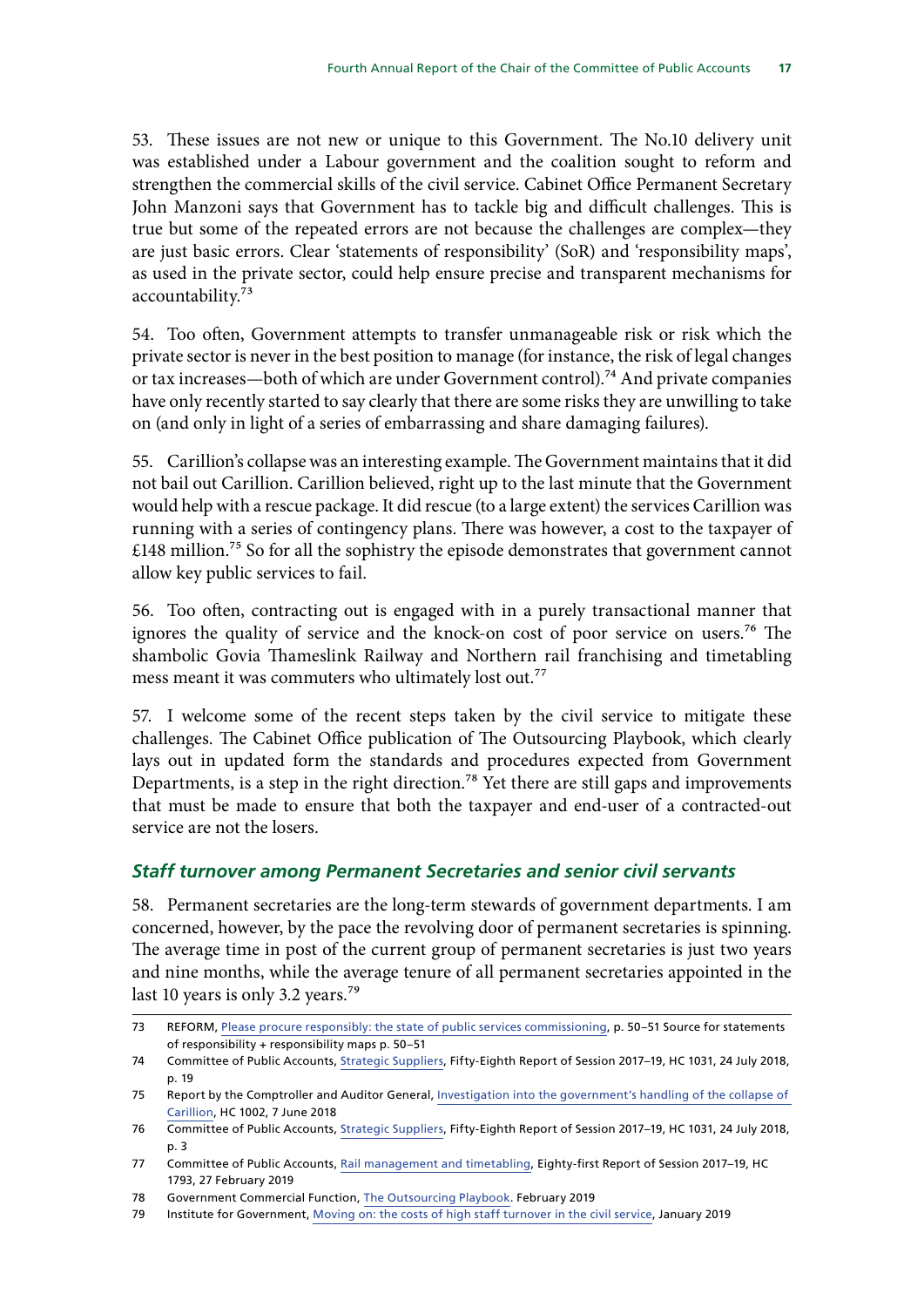<span id="page-19-0"></span>59. The high churn of permanent secretaries, director generals and other senior civil servants is damaging the long-term health of departments, with ministers also moving frequently, departmental corporate memory is diminishing. High turnover has direct implications for accountability, making scrutiny of decisions on key government programmes more challenging as those responsible have long-since moved on.

60. To counter this, we have called back officials to account for their decisions taken in previous roles. For instance, we recently questioned Sir Mark Sedwill, now Cabinet Secretary and Head of the Civil Service, on the Emergency Services Network programme, the Disclosure and Barring Service and the Home Office's compliant environment policies, which had implications for Windrush—all of which he oversaw when permanent secretary at the Home Office.<sup>80</sup> Ultimately, however, the civil service needs to address the high turnover of permanent secretaries and commit to a policy of consistent leadership.

61. Diversity, gender balance and ethnic minority representation in the senior civil service is still an area of concern. For example, women still under-represented at the most senior levels: only 43% of senior civil servants are women.<sup>81</sup> This is particularly evident to us on the Public Accounts Committee as we invariably take oral evidence from senior officials.

# **Looking Ahead**

## *Selling off the taxpayers' silver*

62. Last year, I highlighted a worrying concern that some taxpayers' assets are being seen by Government as easy opportunities to make a quick return at the expense of lost future income and, critically, loss of control of a publicly-owned asset.

63. Current Government policy stipulates an automatic preference for selling off a public asset unless there is a policy reason not to. This creates a default assumption in favour of selling assets, carefully built up over the years on behalf of the taxpayer, only through a short-term monetary lens at the expense of longer-term strategic considerations. It can also create a self-defeating pressure for Government to hastily sell at any price.

64. We raised these concerns as part of our inquiry into the Government sale of the first tranche of student loans in 2017. The Government secured a return for the taxpayer of only 48p in the £1 on loans with a face value of £3.5 billion.<sup>82</sup> Whilst we did not expect the Government to fully recover the face value, with the Government's own analysis projecting the £1.7 billion sale price being recouped in only eight years, we questioned whether taxpayer value-for-money had truly been secured. There is a risk that the Government's inclination to run a never-ending auction of the taxpayer's silver left it vulnerable to accepting bargain basement prices and the taxpayer ultimately lost out. We will continue keeping a watchful eye to make sure that as these sales continue, the taxpayer is not left short-changed.

<sup>80</sup> Committee of Public Accounts, [Oral evidence: Cyber security in the UK](http://data.parliament.uk/writtenevidence/committeeevidence.svc/evidencedocument/public-accounts-committee/cyber-security-in-the-uk/oral/98951.html), HC1745, 1 April 2019, Q11-62

<sup>81</sup> Institute for Government, [Gender balance in the civil service,](https://www.instituteforgovernment.org.uk/explainers/gender-balance-civil-service) April 2019

<sup>82</sup> Committee of Public Accounts, [Sale of Student Loans,](https://publications.parliament.uk/pa/cm201719/cmselect/cmpubacc/1527/1527.pdf) Sixty-Ninth Report of Session 2017–19, HC 1527, 22 November 2018, p 3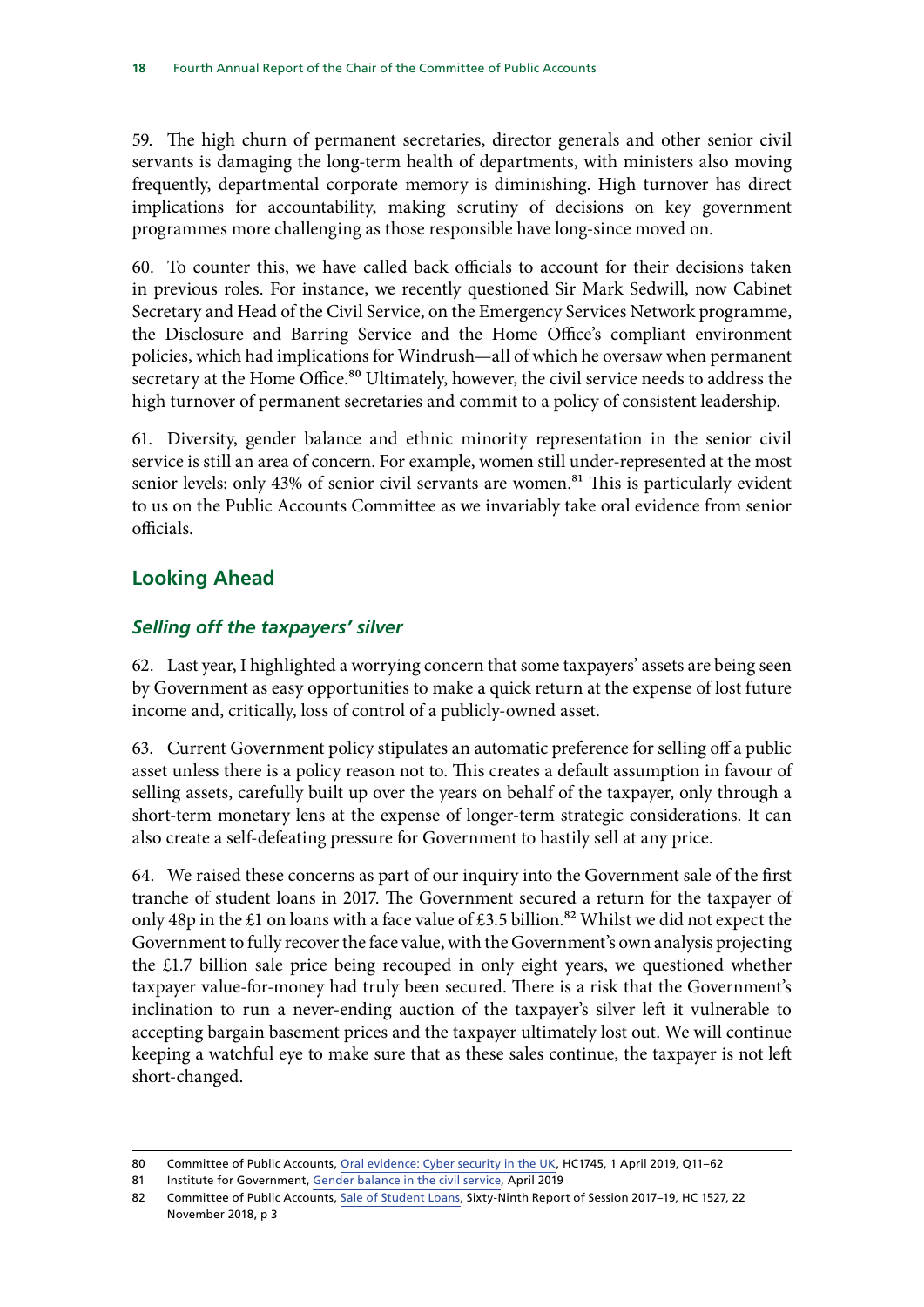#### <span id="page-20-0"></span>*Twin track systems*

65. In response to the pace of preparing of the UK's exit from the EU, we are seeing an increasing reliance on the use of twin track systems. An example is HMRC's progress to replace the Customs Handling of Import and Export Freight system, the IT system used to process declarations for goods entering and leaving the UK or EU and complete customs information electronically, with the new Customs Declaration Service (CDS). We were disappointed to find that, as of March 2019, HMRC was running both systems, with only four organisations having migrated over to CDS.<sup>83</sup> HMRC told us that it intends to continue running both systems until traders who need to migrate are ready. However, its current contract is due to end in March 2020. Given HMRC's limited leverage in this situation I am worried about its ability to negotiate a good deal for taxpayers should it seek to extend the contract.<sup>84</sup>

#### *Ministerial directions and accountability*

66. There has been no marked increase in the use of ministerial direction letters despite the extraordinary times departments are facing. HM Treasury advised Departments that Ministers should issue Ministerial Directions to Enable urgent spending which, if delayed, would jeopardise preparedness for EU exit.<sup>85</sup> We saw too a direction to the accounting officer and Permanent Secretary at the Ministry for Housing to fund remedial works to leasehold properties where there was ongoing dispute about who would fund the fire safety works. Both of these cases were clear and reasonable political decisions which would not meet normal accounting rules.

67. The lack of ministerial direction on issues such as the decision to let a contract to Seaborne Freight was more surprising. The Permanent Secretary, when pressed, said: "my assessment, as an accounting officer, was that it met the requirements of managing public money and therefore a direction was not required".<sup>86</sup> But as the letter of comfort from Seaborne's operating partner, Arklow Shipping, only arrived after the contract was signed we found this surprising.<sup>87</sup>

68. In this area we once again see Brexit as a reason for a number of extraordinary decisions. I am clear that it should not be a reason for senior civil servants not to seek a clear letter of direction. The electorate chose Brexit and the last three years have demonstrated some of the challenges of attempting to simultaneously prepare for departure with a yet to be finalised deal, and no deal. A ministerial direction clarifies who made a decision and who is accountable.

#### *Restoration and Renewal*

69. The Palace of Westminster is in urgent need of repair and restoration. In recent weeks, the potential risks to Parliament have become more urgent given the tragedy of the Notre Dame fire. Both Houses of Parliament have approved the decision to decant

<sup>83</sup> Committee of Public Accounts, [Oral evidence: HMRC: Progress Review](http://data.parliament.uk/writtenevidence/committeeevidence.svc/evidencedocument/public-accounts-committee/hmrc-progress-review/oral/97558.pdf), HC 1969, 4 March 2019, Qq 118, 119, 124, 125

<sup>84</sup> [Ibid,](http://data.parliament.uk/writtenevidence/committeeevidence.svc/evidencedocument/public-accounts-committee/hmrc-progress-review/oral/97558.pdf) Qq 120–123

<sup>85</sup> Chief Secretary to the Treasury Written Ministerial Statement [Spending Authority](https://www.parliament.uk/business/publications/written-questions-answers-statements/written-statement/Commons/2017-10-12/HCWS162/), 12 October 2017.

<sup>86</sup> Committee of Public Accounts, [Oral Evidence: Brexit and the UK Border: further progress review,](http://data.parliament.uk/writtenevidence/committeeevidence.svc/evidencedocument/public-accounts-committee/brexit-and-the-uk-border-further-progress-review/oral/96535.pdf) HC 1942, 13 February 2019, Q 40

<sup>87</sup> [Correspondence from Arklow Shipping to Department for Transport](https://assets.publishing.service.gov.uk/government/uploads/system/uploads/attachment_data/file/777983/arklow-letter.pdf), 18 January 2019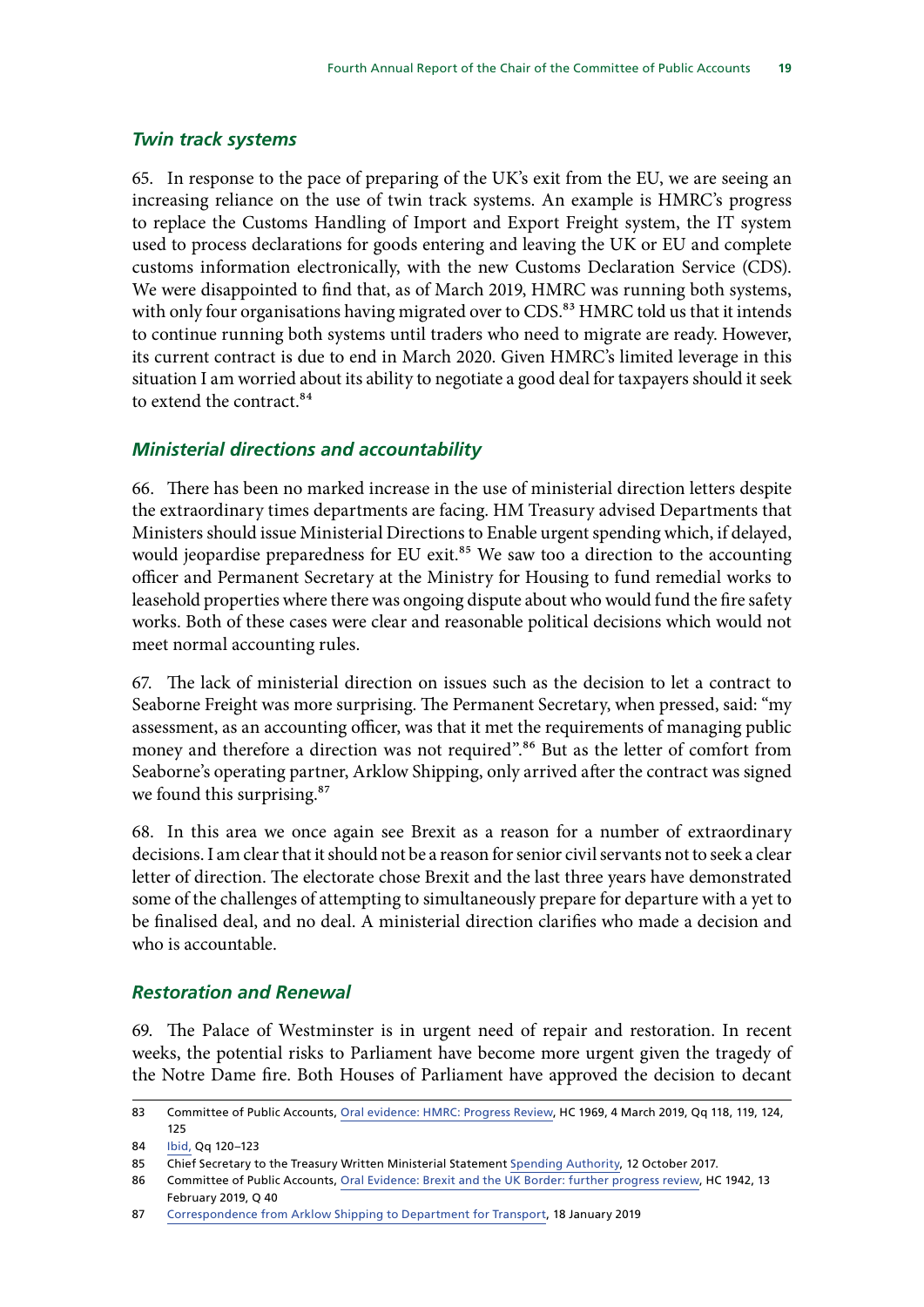<span id="page-21-0"></span>from the building so that work can proceed as quickly as possible. This is action that the Public Accounts Committee recommended as early as March 2017.<sup>88</sup> So far, this project has already been hampered by indecision and procrastination. This indecision has led to a domino effect with the scale of the problem getting worse and worse the longer decisionmaking was put off. Now, as this monumental task gets underway, value for the taxpayer's money must be at the top of the agenda.

70. As a world heritage site, the Palace comes under UNESCO rules; this means that the UK Treasury is responsible for funding the building and making sure it is preserved as a world heritage site, and the National Audit Office will have oversight of the spending. Parliament is currently considering the legislation to establish the governance arrangements for restoration and renewal. The Committee will be keeping a watching eye on the progress of this crucial project.

#### *Defence Spending*

71. Last year, I expressed my profound concerns around the Ministry of Defence's capacity to achieve its required cost savings. I also noted the challenge that the MoD faces in ensuring that the Defence Equipment Plan's affordability gap does not widen any further.<sup>89</sup> My comments followed the Committee's May 2018 report which found that the Equipment Plan was rapidly proving itself to be unaffordable and that the MoD was overly optimistic about the efficiency savings it could make. We found that the department's list of commitments and challenges was growing, while its level of funding was not.<sup>90</sup> The findings of the previous year's report on the Equipment Plan were much the same.<sup>91</sup>

72. The situation has not improved. This year, we found that the MoD has made little progress in addressing its affordability shortfall and the department now estimates that the gap could widen to £14.8 billion. Even this, to us, appeared overly optimistic.<sup>92</sup> I believe that the situation with the MoD's finances are reaching crisis point.

73. The department is continuing to delay making difficult decisions and has not gone far enough in identifying which programmes should be delayed, stopped or scaled back. The MoD also finds itself committed to expensive, high-stakes programmes—such as Carrier Strike—where total costs are not yet known and are likely to escalate over the coming years.

74. My concerns are compounded by the wastefulness I have, at times, witnessed from the MoD. Our session on *Submarine Defueling and Dismantling* showed how the department has spent extortionate amounts on the storage of redundant submarines, with personnel employed to man and maintain the decommissioned fleet. Movement on this programme has been glacial and appears all too symptomatic of the MoD's struggle to get to grips with and make difficult decisions.

<sup>88</sup> Committee of Public Accounts, [Delivering restoration and renewal,](https://publications.parliament.uk/pa/cm201617/cmselect/cmpubacc/1005/1005.pdf) Forty-Fifth Report of Session 2016–17, HC 1005, 10 March 2017

<sup>89</sup> Committee of Public Accounts, [Third Annual Report of the Committee of Public Accounts](https://publications.parliament.uk/pa/cm201719/cmselect/cmpubacc/1399/1399.pdf), Second Special Report of Session 2017–19, HC 1399, 5 July, p 10 and p 11

<sup>90</sup> Committee of Public Accounts, [Defence Equipment Plan 2017–2027](https://publications.parliament.uk/pa/cm201719/cmselect/cmpubacc/880/880.pdf), Thirty-Ninth Report of Session 2017–19, HC 880, 11 May 2018, Summary

<sup>91</sup> Committee of Public Accounts, [Defence Equipment Plan,](https://publications.parliament.uk/pa/cm201617/cmselect/cmpubacc/957/957.pdf) Fifty-sixth Report of Session 2016–17, HC 957, 25 April 2017, Summary

<sup>92</sup> Committee of Public Accounts, [Defence Equipment Plan 2018–2028,](https://publications.parliament.uk/pa/cm201719/cmselect/cmpubacc/1519/1519.pdf) Seventy-Seventh Report of Session 2017–19, HC 1519, 1 February 2019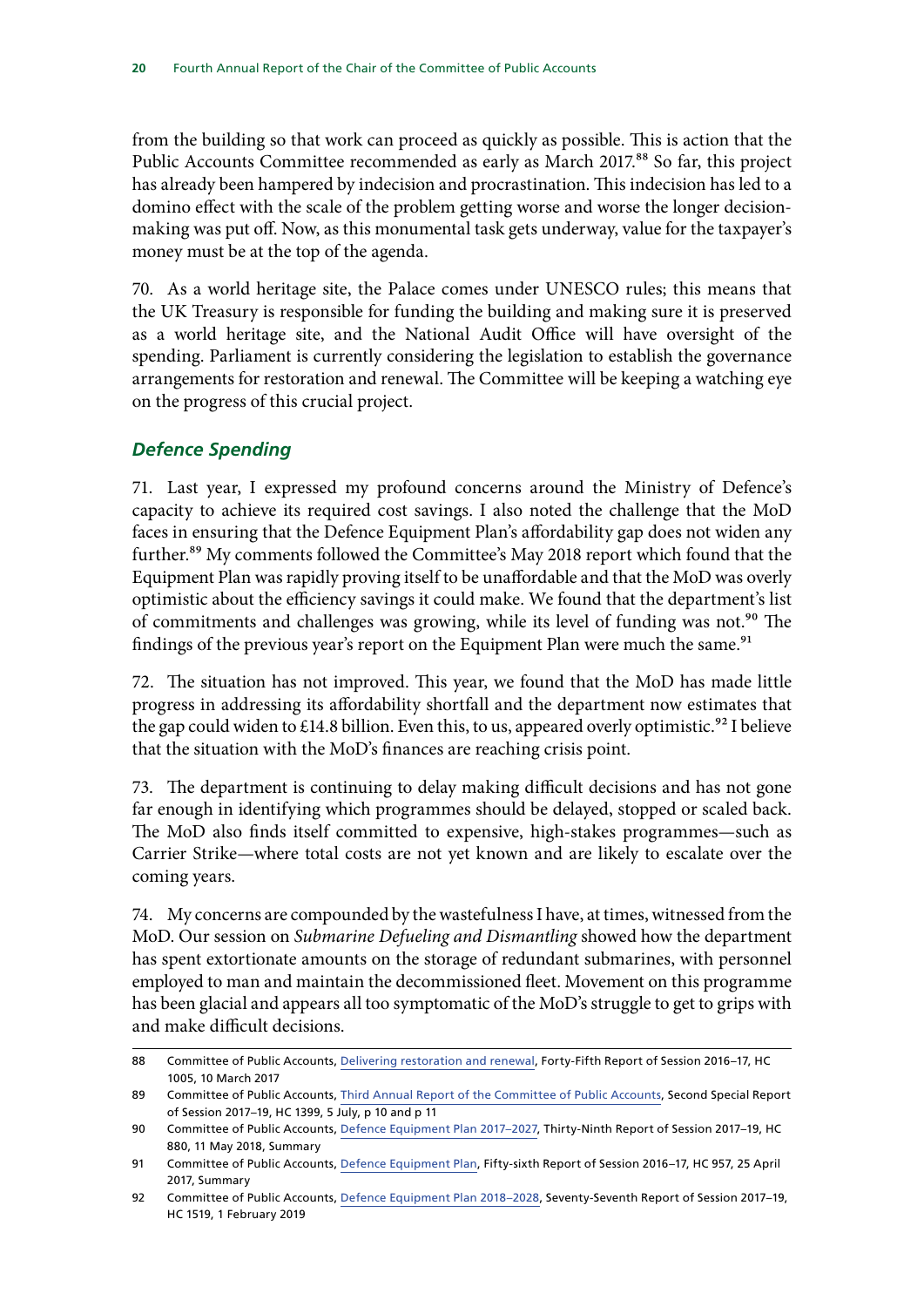<span id="page-22-0"></span>75. I look forward to our next Equipment Plan session with the MoD and expect to see significant progress with the plans of how the department intends to address its shortfall.

# *Crossrail and HS2*

76. As Chair, I am often contacted by the public and other MPs to suggest the Committee look into certain issues. Very few topics have raised concerns, and piqued interest as much as two high-profile and troubled transport projects: HS2 and Crossrail. These projects have been on the Committee's radar consistently since their inception and we will continue to keep a close eye on them as they progress.

77. Crossrail, in particular, has been a matter of interest for the Committee over the past year and, after our progress review session in March, we were sufficiently troubled by our findings that we held a second inquiry on the project two months later. This is an approach that the Committee will be continuing: revisiting projects that have gone awry and monitoring progress until we see satisfactory improvement.

78. It was particularly worrying for us to see a project run into trouble when it had started so promisingly and appeared to be bucking the trend of poorly managed projects that come in front of our Committee time and again. However, Crossrail unravelled quickly and began to bear the hallmarks of these other projects—escalating costs, delays and no solid completion date in sight.

79. We saw that warning signs were missed or ignored; that those leading the project failed to sufficiently examine the bigger picture and eventually, the cracks in the programme became evident. Had these issues been addressed at the time, it is likely that the way in which the project fell apart so quickly was preventable.<sup>93</sup>

80. We accept that the project is now beyond the point of no return: such huge sums have been spent, and the project is now so far down the line that no other outcome is acceptable.<sup>94</sup> However, we still have no assurance on a new timescale for its completion and we will be following Crossrail every step of the way to scrutinise any further slippage or unexpected costs.

81. HS2 too, has faced difficulties in delivering to budget and there have been reports that in order to keep within budget, fewer and slower trains will run. There are persistent question marks about the affordability of the programme, many of which relate to the accuracy of the project's land purchases.

82. We know that the NAO found that HS2's land and property acquisition estimates had increased from £1,120 million to £3,295 million over six years.<sup>95</sup> Beyond this, a whistleblower claimed to the BBC's Panorama programme that High Speed Two Ltd had deliberately misled MPs with its cost estimates and that they were 'erroneously wrong'. We will therefore be keeping a close eye on the department's management of the programme, including how well assured it is that the budget for property acquisition will be sufficient.

<sup>93</sup> Committee of Public Accounts, [Crossrail: progress review,](https://publications.parliament.uk/pa/cm201719/cmselect/cmpubacc/2004/2004.pdf) Ninety-Second Report of Session 2017–19, HC 2004, 3 April 2019, Summary

<sup>94</sup> Report by the Comptroller and Auditor General, [Completing Crossrail,](https://www.nao.org.uk/wp-content/uploads/2019/05/Completing-Crossrail.pdf) HC 2106, 3 May 2019

<sup>95</sup> Report by the Comptroller and Auditor General, [Investigation into land and property acquisition for Phase One](https://www.nao.org.uk/wp-content/uploads/2018/09/Investigation-into-land-and-property-acquisition-for-the-Phase-One-Full-report.pdf)  [\(London – West Midlands\) of the High Speed 2 programme](https://www.nao.org.uk/wp-content/uploads/2018/09/Investigation-into-land-and-property-acquisition-for-the-Phase-One-Full-report.pdf), HC 1531, 13 September 2018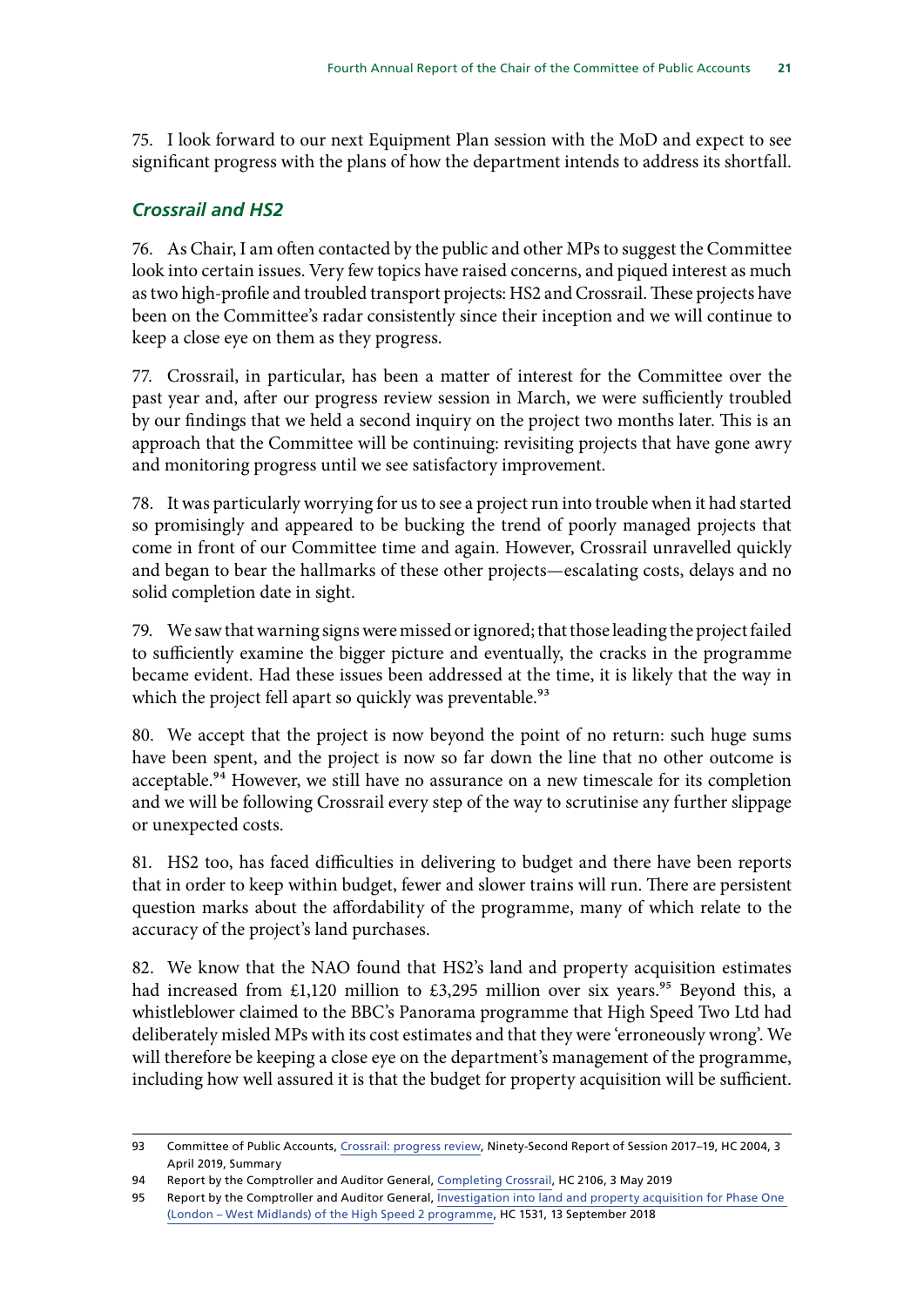<span id="page-23-0"></span>83. We remain conscious that HS2 Ltd previously paid out almost  $£2$  million in unauthorised redundancy payments. We do not expect to see anything remotely similar happen again. We hope that DfT can learn lessons from the Crossrail project—particularly in relation to weak governance arrangements—and apply these when taking HS2 forward.

#### *Spending review*

84. For almost two decades the spending framework for Whitehall departments has been set through the spending reviews that set spending parameters for three to five years. A spending review is necessary this year to provide certainty to Departments on their funding allocations for next year at least. This year's review has been delayed with the Chancellor indicating that he may not complete a spending review before Brexit. That delay is already having an impact on policy decisions, with, for example, police and fire service funding for 2020–21 which will not be settled until the spending review.<sup>96</sup>

85. There are other key policy changes which require some certainly over funding levels. These include the much-vaunted reforms to probation services; the UK Shared Prosperity Fund;<sup>97</sup> nuclear submarine decommissioning<sup>98</sup> and the wider defence equipment budget.

86. If the Spending Review does not take place there will need to be a mechanism for setting departmental budgets for next year. Even a roll over from this year's settlement will be subject to much special pleading by departments. Given the likely impact on policy decisions it is not clear that the knock-on impact on policy delivery has been considered fully by ministers. There are also day-to-day impacts on a range of organisations and services which rely on central government funding.

87. This situation is another example of how Brexit has deprioritised the Government's business as usual.

### *Local government audit*

88. Residents and taxpayers have the right to know if there are serious problems with their local authority. In 2017–18, local government and local NHS bodies spent about £64 million on external audit. Yet information is not as accessible as it should be.<sup>99</sup>

89. Local authorities have an overall good track record of robust governance, this is becoming increasing critical. This is because, in response to increasing demand and continued funding pressures, local authorities are taking on greater levels of risk as they seek out ever more innovative ways to manage their limited resources.<sup>100</sup>

90. In some authorities, local governance is under strain. We are worried that the Ministry for Housing, Communities and Local Government has no way of pinpointing the at-risk local authorities to ensure that problems are caught earlier.<sup>101</sup> The Department's

<sup>96</sup> [Police Pension Liabilities: Urgent Question](https://hansard.parliament.uk/commons/2018-11-06/debates/1CA88EFB-96D1-4C24-9101-47E95C4A8392/PolicePensionLiabilities), 6 November 2018

<sup>97</sup> Committee of Public Accounts, [Oral evidence: Local Enterprise Partnerships: progress review](http://data.parliament.uk/writtenevidence/committeeevidence.svc/evidencedocument/public-accounts-committee/local-enterprise-partnerships-progress-review/oral/101988.pdf)

<sup>98</sup> Committee of Public Accounts, [Oral evidence: Nuclear submarine defueling and dismantling](file:/C:\Users\cooker\AppData\Local\Microsoft\Windows\INetCache\Content.Outlook\VNS4F3ZR\Committee%20of%20Public%20Accounts), HC 2041, 1 May 2019, qq 6–8

<sup>99</sup> Committee of Public Accounts, [Auditing local government,](https://publications.parliament.uk/pa/cm201719/cmselect/cmpubacc/1738/1738.pdf) Eighty-Fifth Report of Session 2017-19, HC 1738, 15 March 2019, p 3, p 4

<sup>100</sup> Committee of Public Accounts, [Local Government Governance and Accountability,](https://publications.parliament.uk/pa/cm201719/cmselect/cmpubacc/2077/2077.pdf) Ninety-Seventh Report of Session 2017–19, HC 2077, 15 May 2019, p 3

<sup>101</sup> [Ibid,](https://publications.parliament.uk/pa/cm201719/cmselect/cmpubacc/2077/2077.pdf) conclusion 3, p 6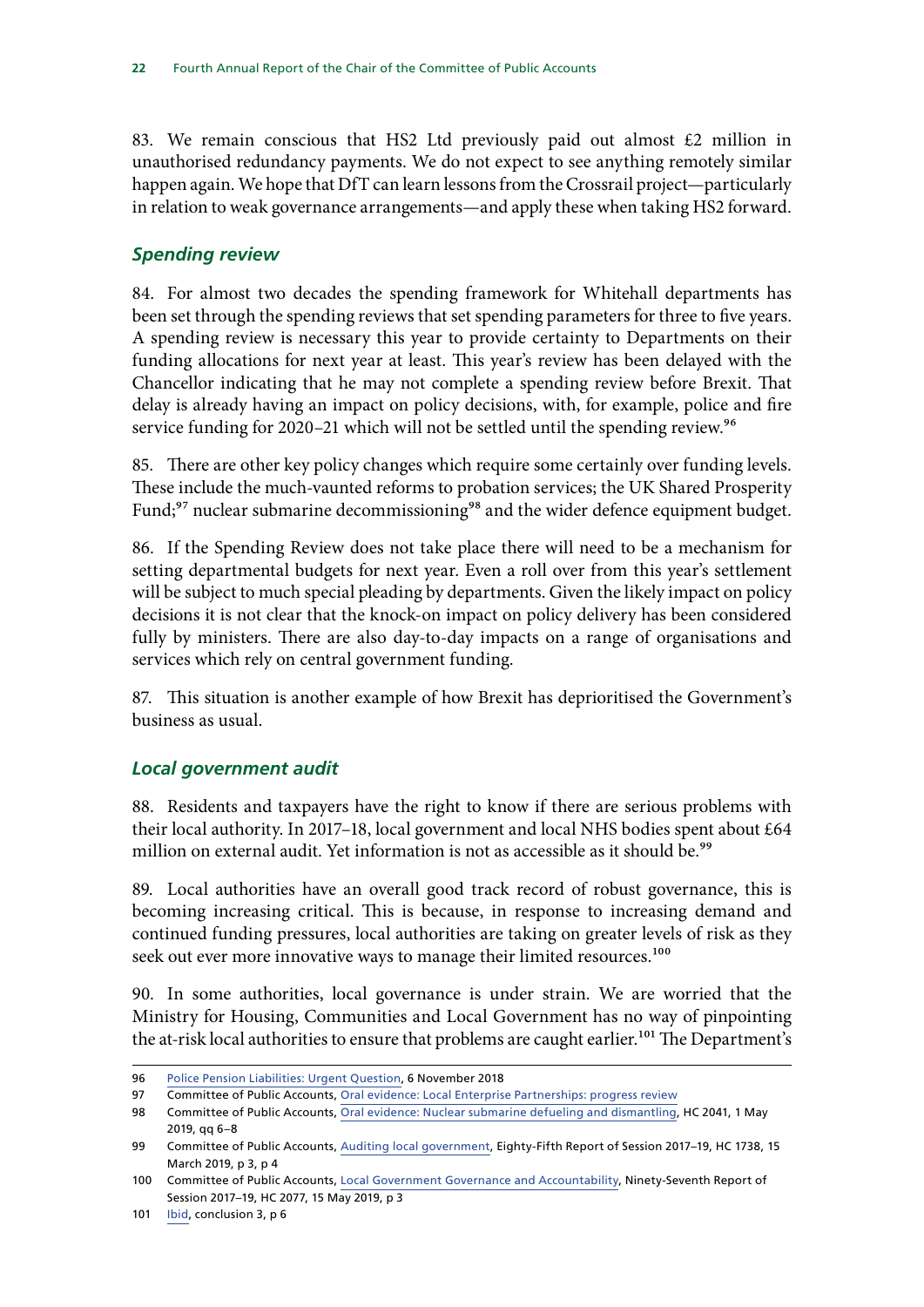<span id="page-24-0"></span>role is even more important, now that there is no longer a central assessment of value for money.<sup>102</sup> There is also a complete lack of transparency over its informal interventions in local authorities with financial or governance problems. For example, we were dismayed to hear that the scale of Northamptonshire County Council's recent problems was an 'open secret', yet not something the council taxpayers of Northamptonshire were aware  $of.<sup>103</sup>$ 

### *Cyber security*

91. Cyber security has quickly emerged as a huge and pressing issue across all of Whitehall. While the government has admirable aspirations to become a world leader in digital economy and the digitisation of services, these ambitions bring with them a number of risks.

92. The UK is becoming increasingly vulnerable to cyber attacks and the government should adhere to a thought-out and co-ordinated approach to cyber safety. It also needs to ensure that cyber security is a top priority for all departments.<sup>104</sup> However, there is also a role for government in assessing and tackling the shortfall in cyber security skills across the UK as a whole. This skills gap is the biggest challenge that the country faces as we look to managing cyber safety. The government's training work in schools is very welcome but we won't be able to assess for quite sometime whether these interventions have been successful in improving the levels of cyber skills across the country. I would like to see the government taking further steps to engage and educate large organisations, particularly within the retail sector. I expect to see more of a joined-up approach across Whitehall as departments consider how best to tackle this emerging threat.

93. One of my main concerns is that every organisation is as weak as its weakest link. It is very difficult for—as an example—every school or GP's practice to employ personnel who are well enough equipped to take responsibility for and manage each workplace's cyber security responsibilities.

94. I would also like to see a more focused approach to the targets of the Cyber Security programme; currently the Cabinet Office simply does not have enough of an evidence base to make the best strategic decisions. The committee has encouraged the department to write to us to detail its plans for how it is using evidence-based decisions to structure its cyber security work. We expect this to detail how it is learning from its previous work and applying these lessons moving forward. We will continue to focus on this as a priority.

<sup>102</sup> [Ibid,](https://publications.parliament.uk/pa/cm201719/cmselect/cmpubacc/2077/2077.pdf) summary, p 3

<sup>103</sup> [Ibid,](https://publications.parliament.uk/pa/cm201719/cmselect/cmpubacc/2077/2077.pdf) conclusion 5, p 7

<sup>104</sup> Committee of Public Accounts, [Cyber security in the UK](https://publications.parliament.uk/pa/cm201719/cmselect/cmpubacc/1745/174502.htm), Ninety-Ninth Report of Session 2017–2019, HC 1745, 5 June 2019